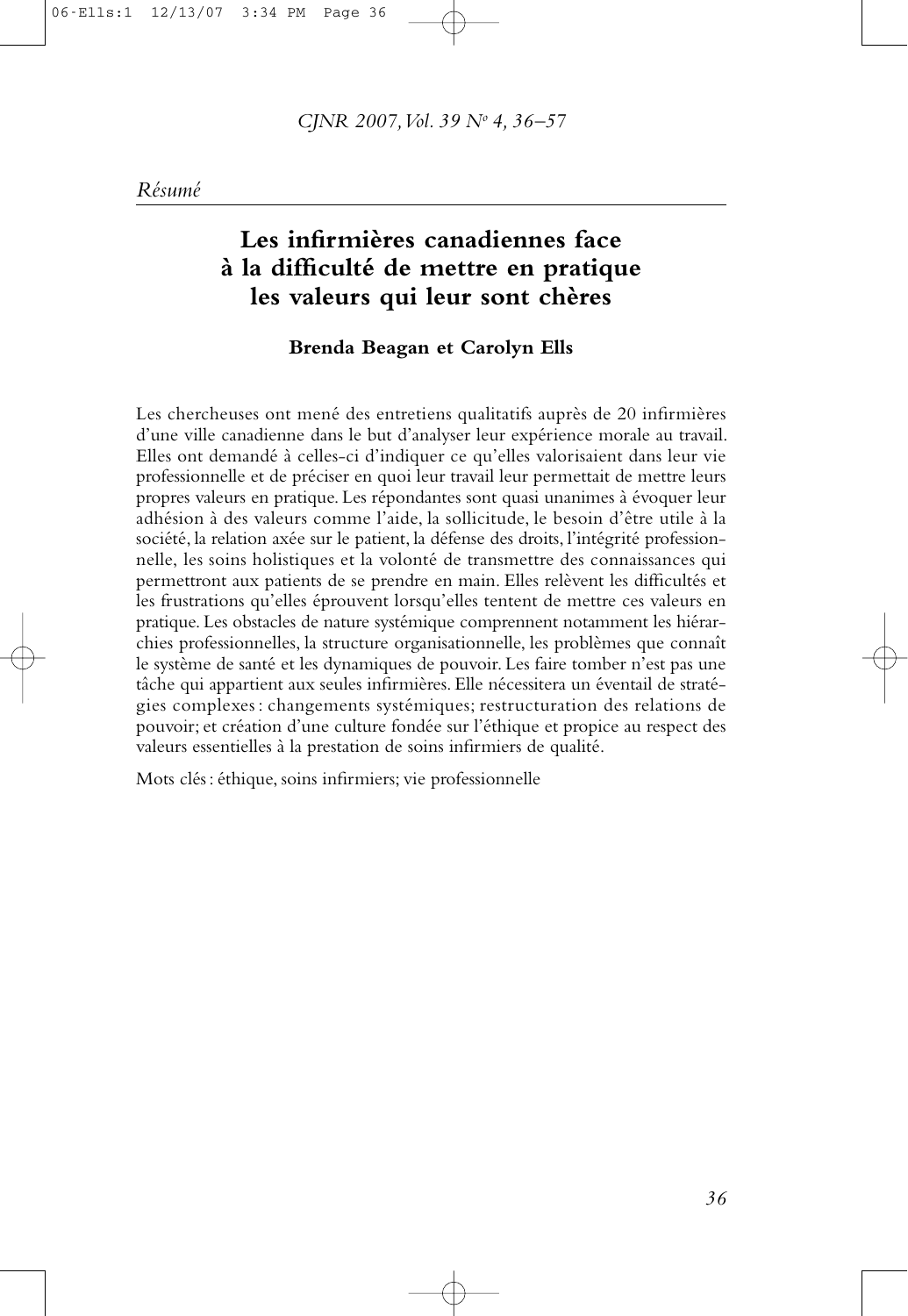# **Values That Matter, Barriers That Interfere: The Struggle of Canadian Nurses to Enact TheirValues**

#### **Brenda Beagan and Carolyn Ells**

Qualitative interviews were conducted with 20 nurses in a Canadian city to explore the moral experience of nurses in their working lives.The participants were asked what they valued in their profession and how well their work lives enabled them act on their values.Almost uniformly, they expressed commitment to the values of helping others, caring, making a difference, patient-centredness, advocacy, professional integrity, holistic care, and sharing knowledge for patient empowerment.They identified several challenges and frustrations experienced in attempting to enact these values. System-level challenges included professional hierarchies, organizational structures, issues in the health-care system, and power dynamics. Removing these barriers cannot be left to nurses alone. It requires complex, wide-ranging strategies: system change, power restructuring, and the creation of ethical climates and cultures that support values that are essential to good patient care.

Keywords: Ethics, nursing; decision-making, ethical; moral distress; burnout, professional

Attention to ethical practice in health care has been dominated by medical ethics, which has meant a tendency to focus on highly charged medical situations — what Varcoe and colleagues  $(2004)$  call "big 'E' ethical issues" (p. 317).The ethical situations that arise in nurses' everyday practice are often dismissed,and they are not identified as ethical concerns by researchers, theorists, or nurses themselves (Cohen & Erickson, 2006; Smith & Godfrey, 2002).

Distinctions made by Andrew Jameton (1984) regarding challenges in nurses' ethical experiences are still apt. Nurses can experience uncertainty about the ethical aspects of a situation, experience conflict between relevant ethical values or responsibilities, and experience ethical distress when something prevents them from acting ethically.According to the Canadian Nurses Association (CNA) (2003), ethical distress occurs when "a decision is made regarding what one believes to be the right course of action, but barriers prevent the nurse from carrying out or completing the action" (p. 3). Such barriers can be individual, interpersonal, or institutional (Cohen & Erickson, 2006; Hamric, 2000;Torjuul & Sorlie, 2006).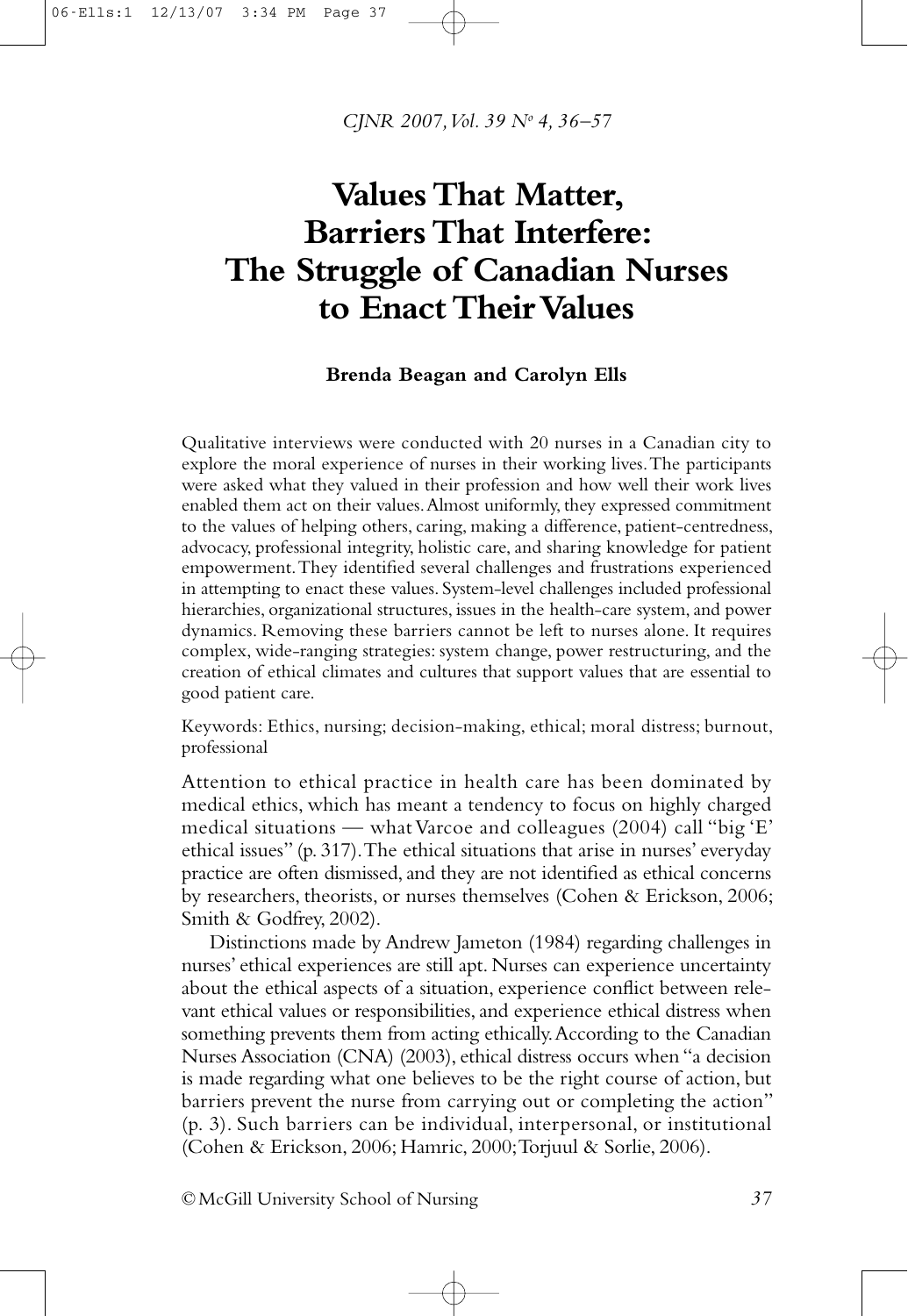After studying hospital nurses for more than 10 years, Chambliss (1996) concludes that ethical concerns in nursing are primarily systemic and structural, transcending the moral practices or commitments of the individual nurse.A persistent problem is interprofessional conflict as nurses try to do what they believe should be done in the face of counterdirectives by others (cf. Storch, Rodney, Pauly, Brown, & Starzmoski, 2002). In a study with critical care nurses, Gutierrez (2005) found that nurses who were excluded from patient care decision-making perceived their work as devalued. Lacking a sense of autonomy, they felt powerless and constrained in ethical decision-making. Chambliss points out that ethical distress is not individual: "Remove a nurse with an ethical problem from the hospital, replace her, and her replacement will encounter the same problem" (p. 91). Confirming consistency across studies, Redman and Fry (2000), in their systematic analysis of nurses' ethical conflicts, conclude that most of these arise from institutional constraints against rather than uncertainty about the right course of action.

In Canada,Varcoe and colleagues (2004) studied the ethical experiences and needs of nurses on the west coast.They conclude that ethical practice in nursing is utterly contextual. Participants struggled to enact their personal and professional values — to do "good" — in the face of conflicting values and institutional constraints.They described being caught between physicians and patients; caught by the medical emphasis on technology and cure, at the expense of care; and caught by the need to document and account for their work, discounting those aspects of care that were not quantifiable. In the context of the dominant ideologies of scarcity and the need for efficiency, the nurses learned to ration their time and their care, which left them wondering if they were doing the right thing. Many participants were troubled by the belief that they were not practising ethically:"As one said,'It's everything I can do, but it isn't enough.'This inability to 'do good' and 'do enough'…gave rise to profound moral distress" (p. 320).

Unresolved ethical distress is, clearly, linked to burnout (Severinsson, 2003; Sundin-Huard & Fahy, 1999), as well as to nurses' leaving their posts or leaving the profession (Corley, 1995, 2002).When nurses undergo intensive professional training, they not only acquire skills unique to their profession and specialized knowledge, but also assimilate the attitudes, values, and beliefs of their profession (Thompson, Melia,  $\&$ Boyd, 2000).This process of professional socialization continues throughout one's career, sometimes reinforcing values and attitudes, sometimes transforming them in the context of practice (Cohen & Erickson, 2006; Lindh, Severinsson, & Berg, 2007). Juthberg, Eriksson, Norberg, and Sundin (2007) suggest that nurses unwittingly "deaden" their consciences,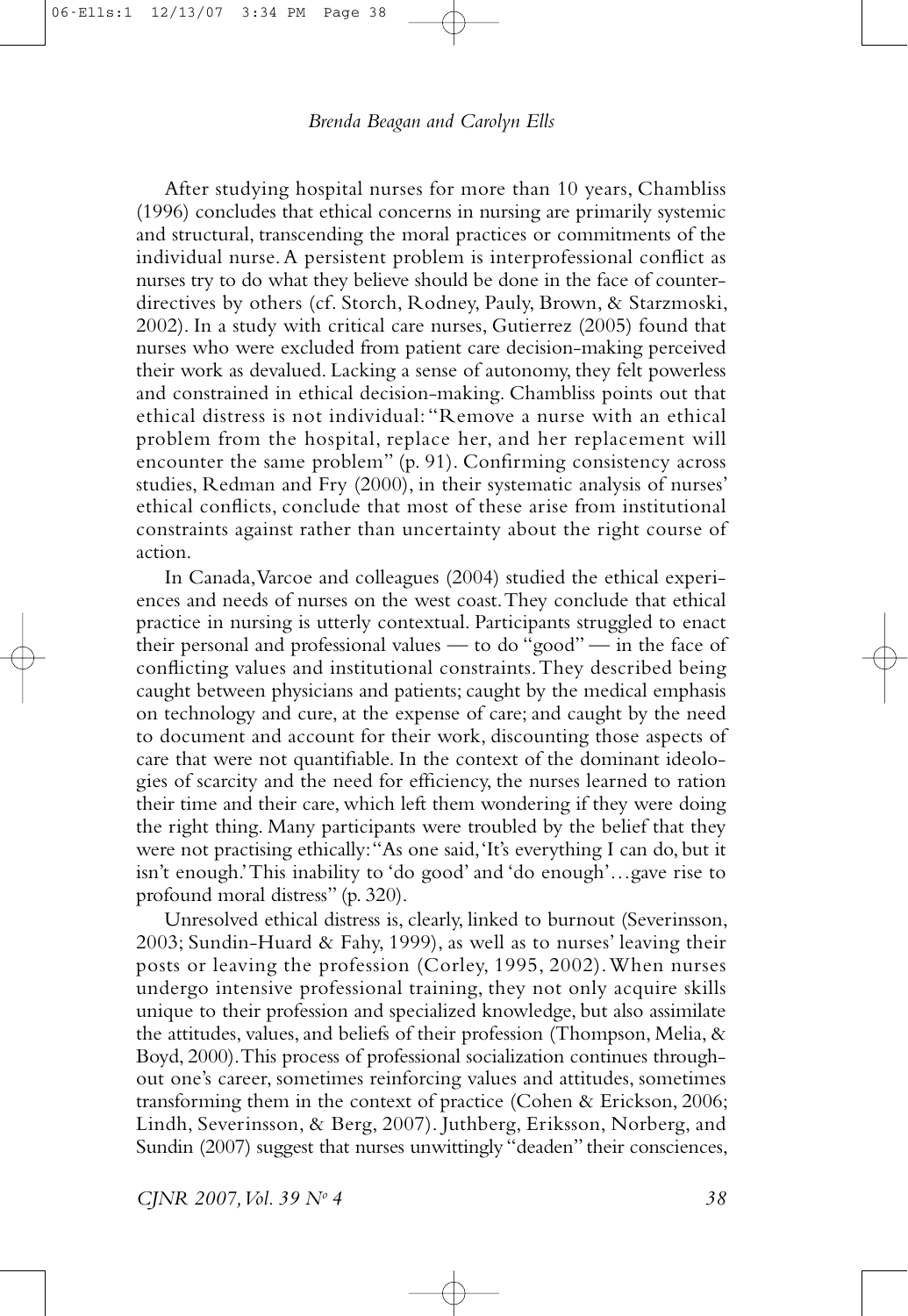compromising their values in order to get along in interprofessional environments. The *Code of Ethics* for nurses in Canada identifies core values as follows: provision of safe, competent, and ethical care; promotion of health and well-being; respect for choice and autonomy; advocacy for respectful and dignified treatment of all persons; observance of confidentiality; upholding of justice; observance of accountability; and advocacy for quality practice environments (CNA, 2002, p. 8). If Canadian nurses do in fact hold these values and are prevented from enacting them in daily practice, then ethical distress is a likely outcome.

In contrast to previous studies that have asked nurses about their experiences related to ethical concerns, the current study did not predetermine the ethicality of experiences, nor did it predetermine categories of ethical uncertainty, conflict, or distress. Rather, we asked nurses about their values, and about how those values were or were not supported in their daily practice.Because of our broad focus on values, nurses had room to discuss issues they might not have identified as ethical, particularly as "big 'E' ethical" (Varcoe et al., 2004).This approach enabled us to unearth everyday ethical tensions, which are more subtle than ethical dilemmas (Cohen & Erickson, 2006).We took ethical tensions to include not only ethical distress (where barriers prevent one from doing the right thing) but also those routine feelings of simply being torn between conflicting values (Cohen & Erickson) or competing value sets (e.g., whether to be a "good nurse" or a "good co-worker") or uncertainty about ethical aspects of a situation.These feelings create a tension — a mental strain — that implicates one's values and the culpability of one's conduct and character.What one nurse defines as an ethical issue another might not.We wanted to explore the intersections among values, practices, and ethics, regardless of whether or not an individual nurse saw the issue as ethical in nature.

This article reports on a qualitative study with 20 nurses in Halifax, Nova Scotia, Canada, addressing four questions: *How do nurses view the core values of their profession?To what extent do they find themselves able to enact those values in practice?What barriers to acting on those values do nurses identify? What ethical tensions arise when there are barriers to acting on core values?*

#### **Methods**

Following university research ethics approval, we recruited nurse participants through posters, announcements in newsletters and circulars, snowball sampling, and recruitment letters sent to nurses in the Halifax metropolitan area.Those who were interested in participating contacted the research team. Several more nurses expressed interest than we were able to interview. In selecting participants, we strove for diversity in race, gender, age, and years of nursing experience.Volunteers took part in a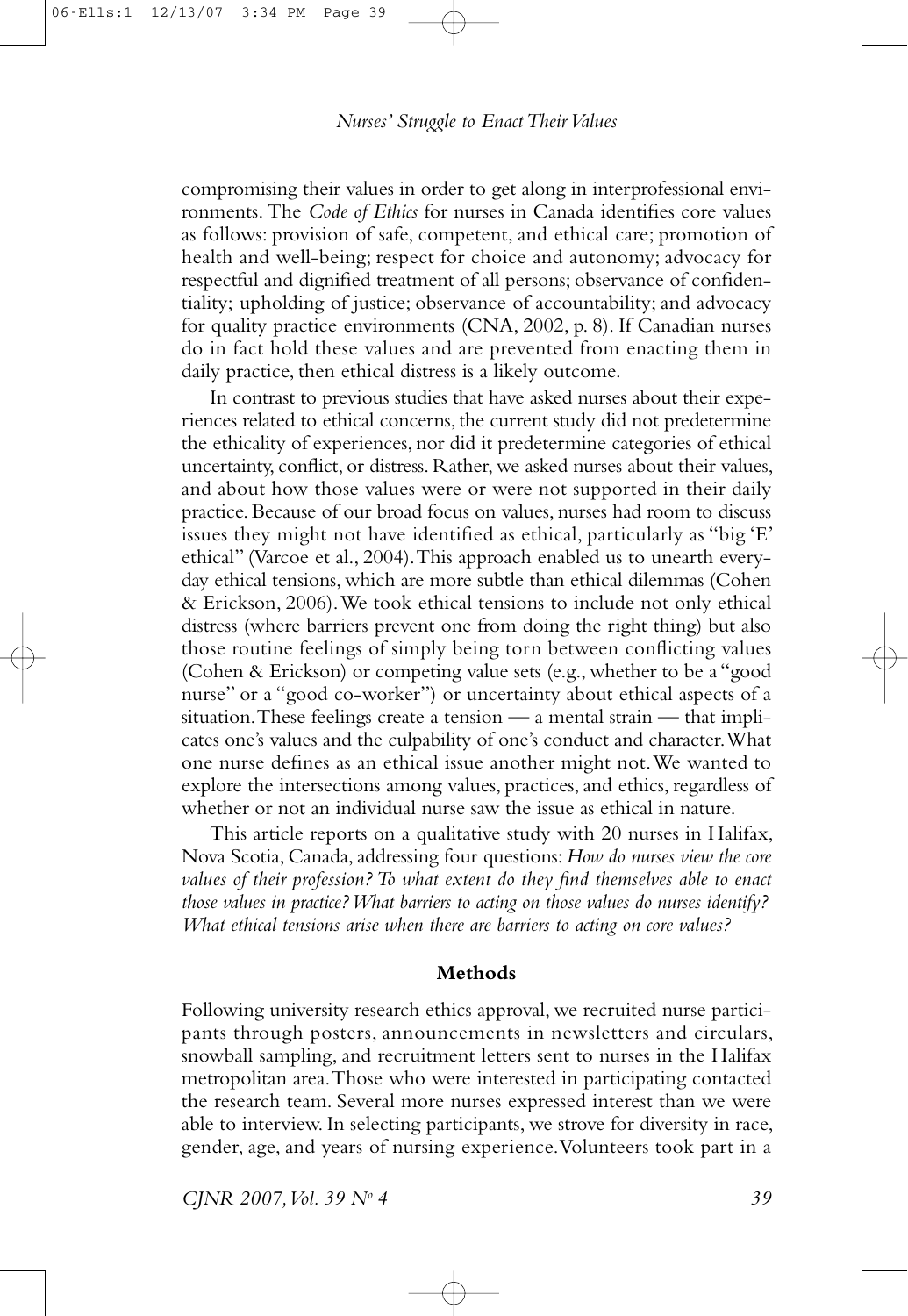one-on-one semi-structured qualitative interview following a guide that was developed from the literature as well as from discussions among the research team.The interviews drew upon the ethnographic tradition (DePoy & Gitlin, 2005).They were intended to elicit rich descriptions of participants' perceptions and experiences so that their accounts could be analyzed in relation to those of other participants as well as in relation to discourses on ethical practice and nursing values. In the interviews, participants were asked about the values they believed to be inherent to the profession when they entered it, how those perceptions may have changed over time, and their experiences with trying to act on those values in their day-to-day work.

In total, 20 nurses were interviewed by a trained research assistant who was not a nurse. The demographics of the participants are listed in Table 1. Each nurse met with the interviewer at a time and location

| Table 1 Demographics    |                |
|-------------------------|----------------|
|                         | #              |
| <b>Sex</b>              |                |
| Male                    | $\overline{2}$ |
| Female                  | 18             |
| Ethnicity               |                |
| Caucasian               | 14             |
| Racialized minority     | 6              |
| <b>Practice setting</b> |                |
| Community               | 6              |
| Hospital                | 14             |
| Years in practice       |                |
| < 5                     | $\mathfrak{Z}$ |
| $5 - 9$                 | $\overline{c}$ |
| $10 - 14$               | $\overline{1}$ |
| $15 - 19$               | $\overline{2}$ |
| $20+$                   | 12             |
| Age                     |                |
| $25 - 35$               | 3              |
| $36 - 45$               | 6              |
| $46 - 55$               |                |
| $56 - 65$               | $\frac{5}{3}$  |
| Not provided            |                |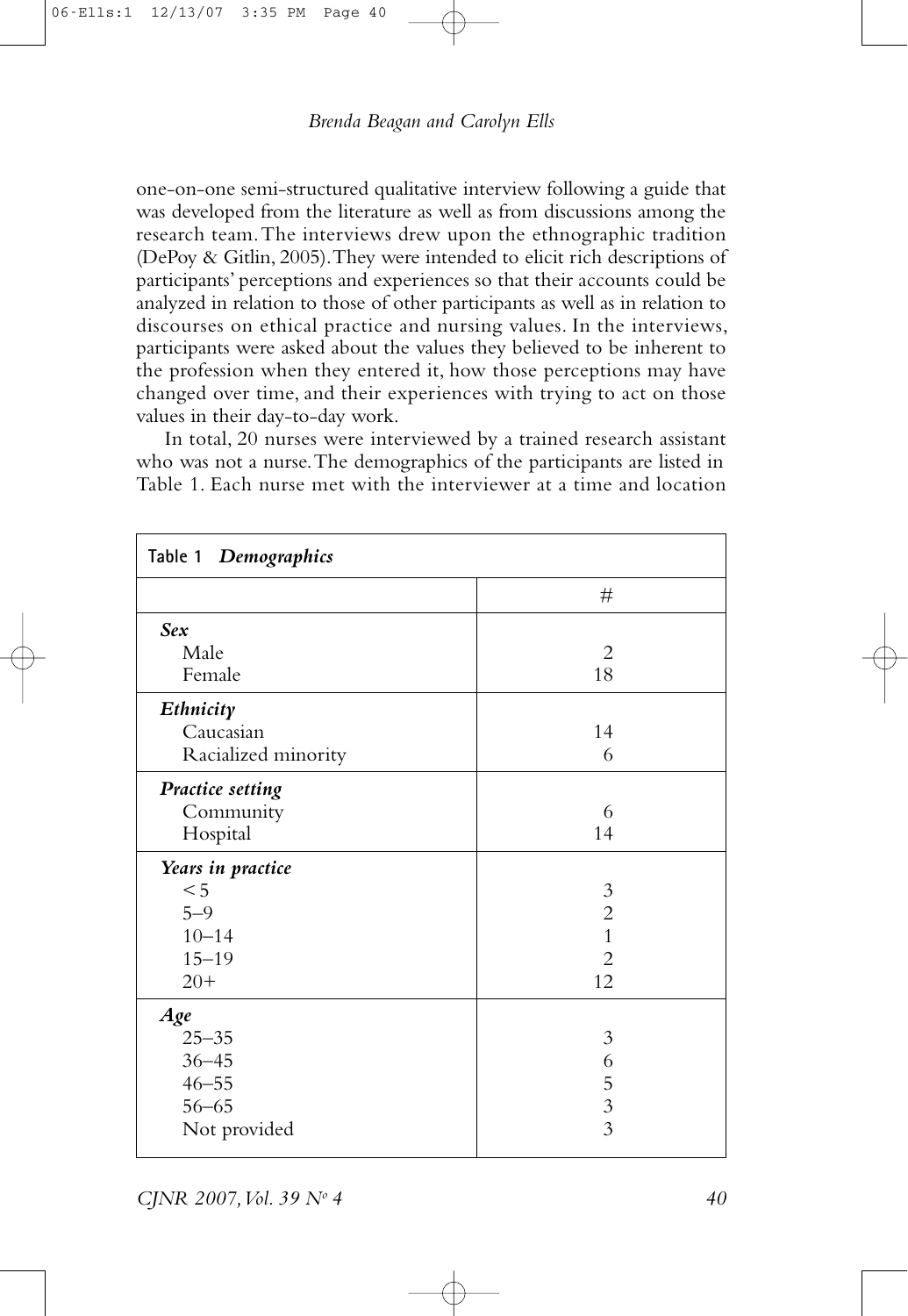convenient for the nurse. Consent was obtained. Interviews lasted approximately 1 hour and were audiotaped with permission.The tapes were transcribed verbatim and the transcripts were coded inductively using AtlasTi qualitative data analysis software.

In accordance with standard qualitative practice, themes were generated through in-depth examination of the transcripts.In an inductive and iterative process, data were read in depth and labels (codes) were applied to words, phrases,and concepts used time after time by participants.Text segments were compared within and across transcripts to refine coding. Codes were compared, clustered, and sorted until sufficiently distinct and comprehensive themes were generated and defined (Boyatzis, 1998; Luborsky, 1994). Further analysis followed common techniques in qualitative research, including memoing and thematic interpretation (Coffey & Atkinson, 1996).The findings reported here are drawn particularly from responses to questions about professional values, but the transcripts were also searched for instances in which participants spoke implicitly about values that guided their practice or about situations in which they were or were not able to act in accordance with their values.

One research assistant coded all of the data for internal consistency. She was trained in the use of the software and developed and used a codebook. Codes were refined through weekly meetings of the primary researcher and other research assistants. Participants received a descriptive feedback report based on all the interviews and confirmed the findings of the research team.

#### **Findings**

#### *ValuesThat Matter*

Nurses expressed their values when speaking about their motivations for practising nursing, the reasons why they had initially chosen the profession, and the reasons why they had remained in the profession despite some challenges, as well as what they thought makes a "good nurse." They were fairly consistent in the values they expressed and often conveyed a deep commitment to those values.The key values identified were helping others, caring and compassion, making a difference, patientcentredness, advocacy, professional integrity, holistic care, and sharing knowledge for patient empowerment.

The value of *helping others* was raised frequently during the interviews. The nurses spoke about their desire to "help," about the importance of being in a "helping profession," and about nursing in order to "help others." Many identified the desire to help others as their primary reason for choosing nursing as a career and for finding it "fulfilling and satisfying." Helping was viewed as distinct from caring and empowering.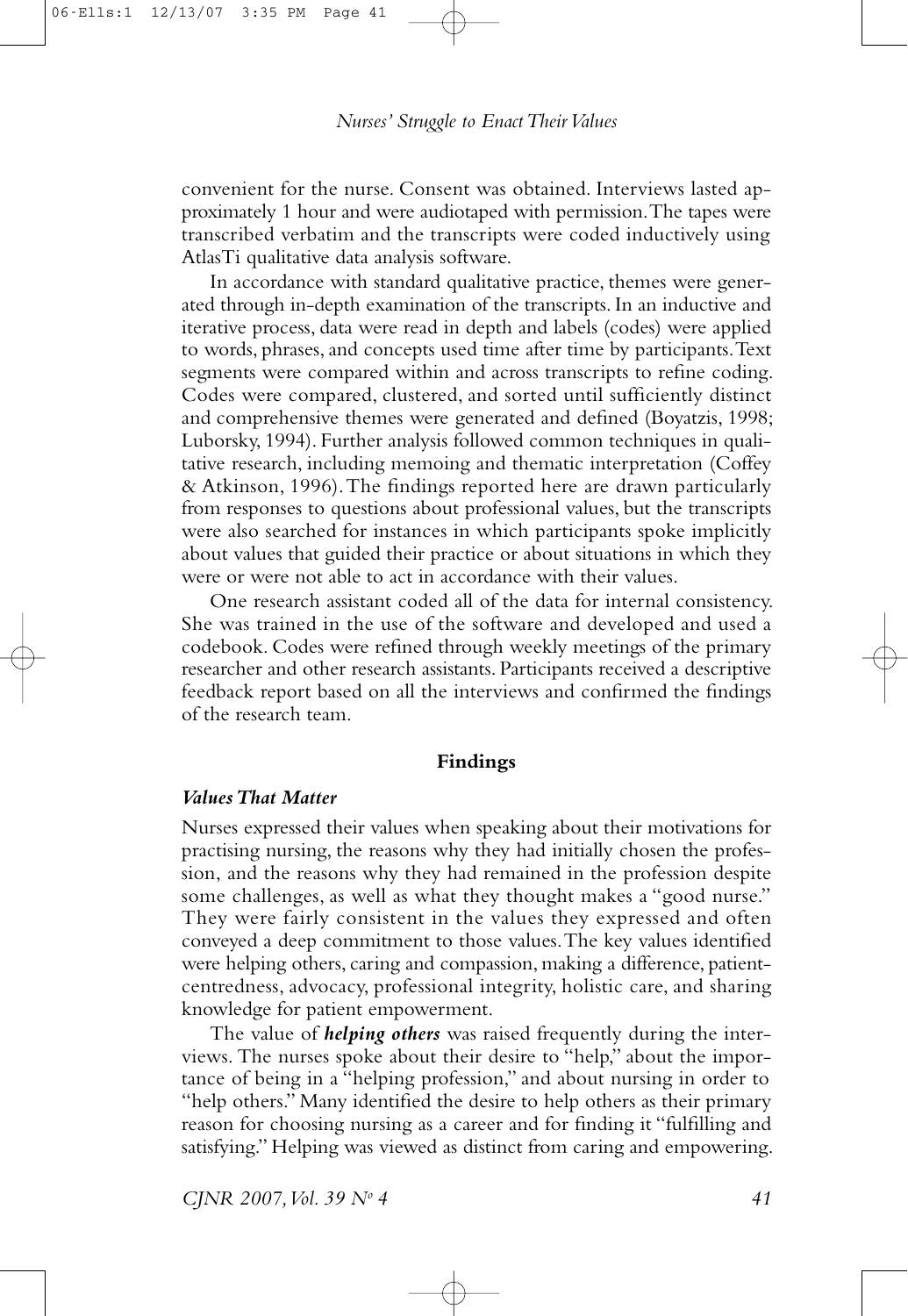It was seen as *doing for* the patient and as central to the provision of assistance.

*Caring and compassion,* also described as empathy, were tied closely to the value of helping others.Yet some participants drew a clear distinction between these two values, noting that helping others can take place without compassion. Compassion can be understood as an emotional connection to the suffering of others. Caring or compassionate action involves understanding the other, then choosing to act in his or her best interests. Some participants referred to a selflessness in caring that nurses expect of themselves and each other:

*A good nurse is able to be compassionate and holds someone's hand or hugs them without having to be [told]. It should come naturally.You should be intuitive enough to know what the person needs at that moment in time.*

One participant said that nurses should be willing not only to care but to care specifically for strangers.

Most participants explained that their choice of nursing as a career was closely linked to *making a difference,* a value held dear. One nurse spoke broadly of "wanting to make a difference and making it a better world." Others spoke of going the extra mile. For instance:

*A good nurse should have the understanding that that person is at a very vulnerable place in their life and you have the ability to — in some way, shape,or form — touch that person's life, and whether they remember you or don't remember you they'll probably remember that it wasn't as bad as they had feared it would be.*

The words used to describe *patient-centredness* differed, but the description always included the right of patients to have a say in their own care. Some nurses described an evolution in patient-centred care: a gradual shift away from doing *for* the patient towards a team approach doing *with* the patient — so as to provide the best care possible.The core of this value seemed to be respect for the individuality and knowledge of the patient:"We're giving back part of the care to the patients — what does *this* patient want? — whereas before everybody got the same thing." Participants noted that nursing care should accommodate the distinctiveness and individual needs of each patient.

Patient *advocacy* was a strongly held value. It was identified as "one of the primary responsibilities of a nurse" and as an integral part of a nurse's standard of care. Its importance stems from nurses' intimate knowledge of their patients: "You certainly have the ability to advocate on their behalf, because you're the one who knows them the best — you're with them all the time."This value lies in a deep-seated belief that nurses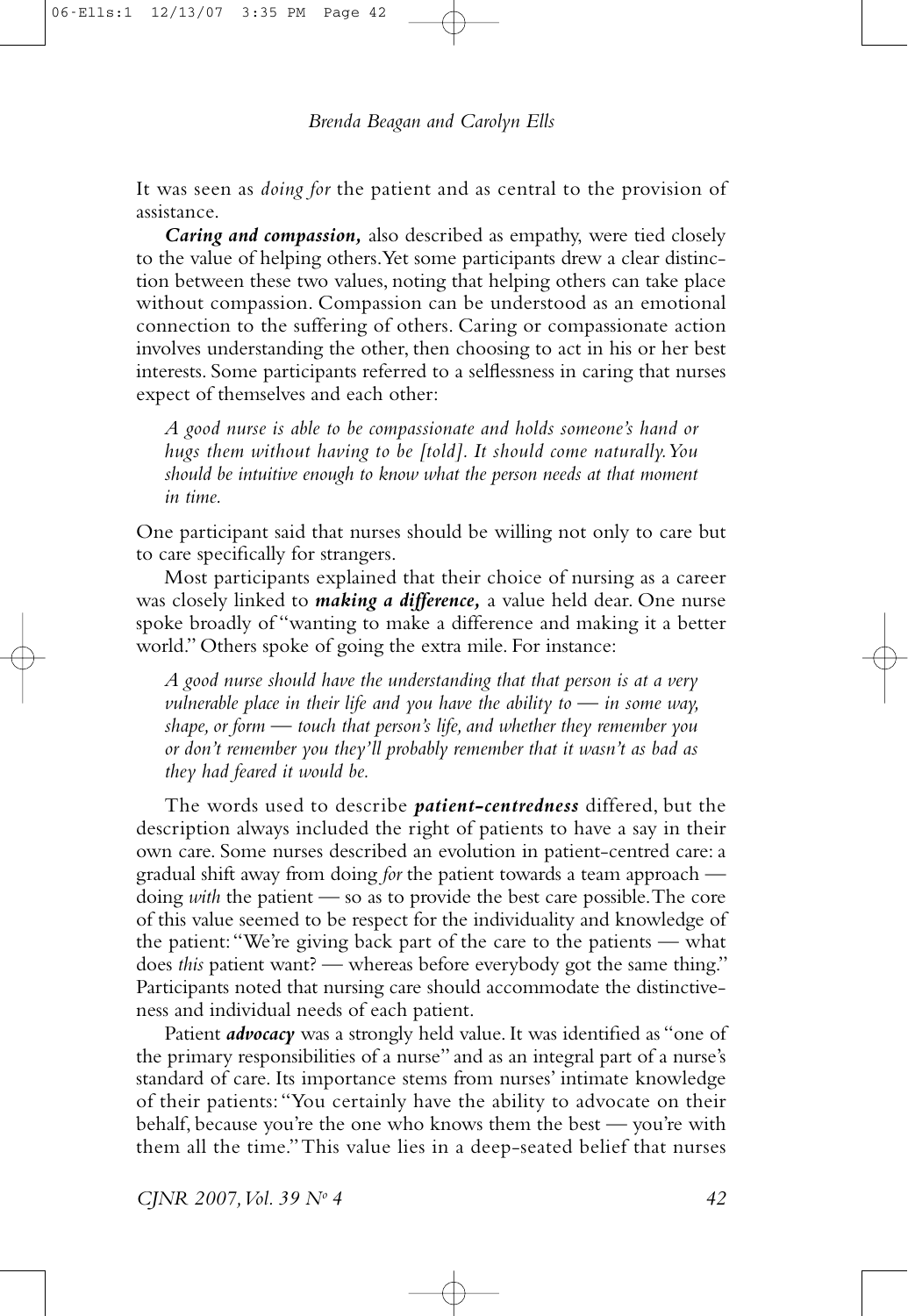ought to use their knowledge of a patient to act in his or her best interests. One participant described a situation in which a nurse's failure to advocate — to insist on a second opinion — led to a patient's death. The participant considered this an inexcusable abandonment of the patient.Another participant said that nurses can play a role as health advocates on a larger scale, at the level of the health-care system; she described this as an "exciting opportunity," one she clearly thought nurses ought to embrace.

Participants valued *integrity* in both personal and professional terms, describing it as doing what you are "supposed to do,""stand[ing] up for what you believe," "doing the right thing," and not going "over the line." What had drawn one participant into the nursing profession was the integrity of his preceptors, who were "meticulous about their charting or their care [to] make sure it's done as per protocol" because "they wanted to be the best nurses possible." Some participants linked integrity to a strong commitment to accountability:

*It's the code of conduct for nurses.They have a responsibility to maintain standards.Accountability is one of them. If you did something wrong,own up to it… If you've made a medication error…you'll have to suffer the consequences but at least you know in your mind that you've done the right thing.*

A willingness to provide *holistic care* was frequently named as an essential value in nursing practice. Participants described holism as a relationship with the whole patient:

*I could easily just carry out the orders that the doctor has written, [but] I have a choice within my practice to try to explore and further that relationship with the patient, explore what else I can do to help the person…You don't look at just what's in front of you.You always look at the whole picture.That's holistic care.*

Participants ascribed considerable importance to their professionspecific knowledge, naming their expertise yet also insisting on the importance of *sharing knowledge for patient empowerment*:"Knowledge is power, and you empower people by giving the knowledge to them." One nurse elaborated:

*I value knowledge because I like knowing as much as I can about what I'm doing and being able to impart that to the people that I am taking care of, so that they can further themselves or take advantage of it [my knowledge] or take responsibility for themselves.*

The value here is the manner in which knowledge is wielded — shared with patients rather than used by nurses to reinforce their own authority.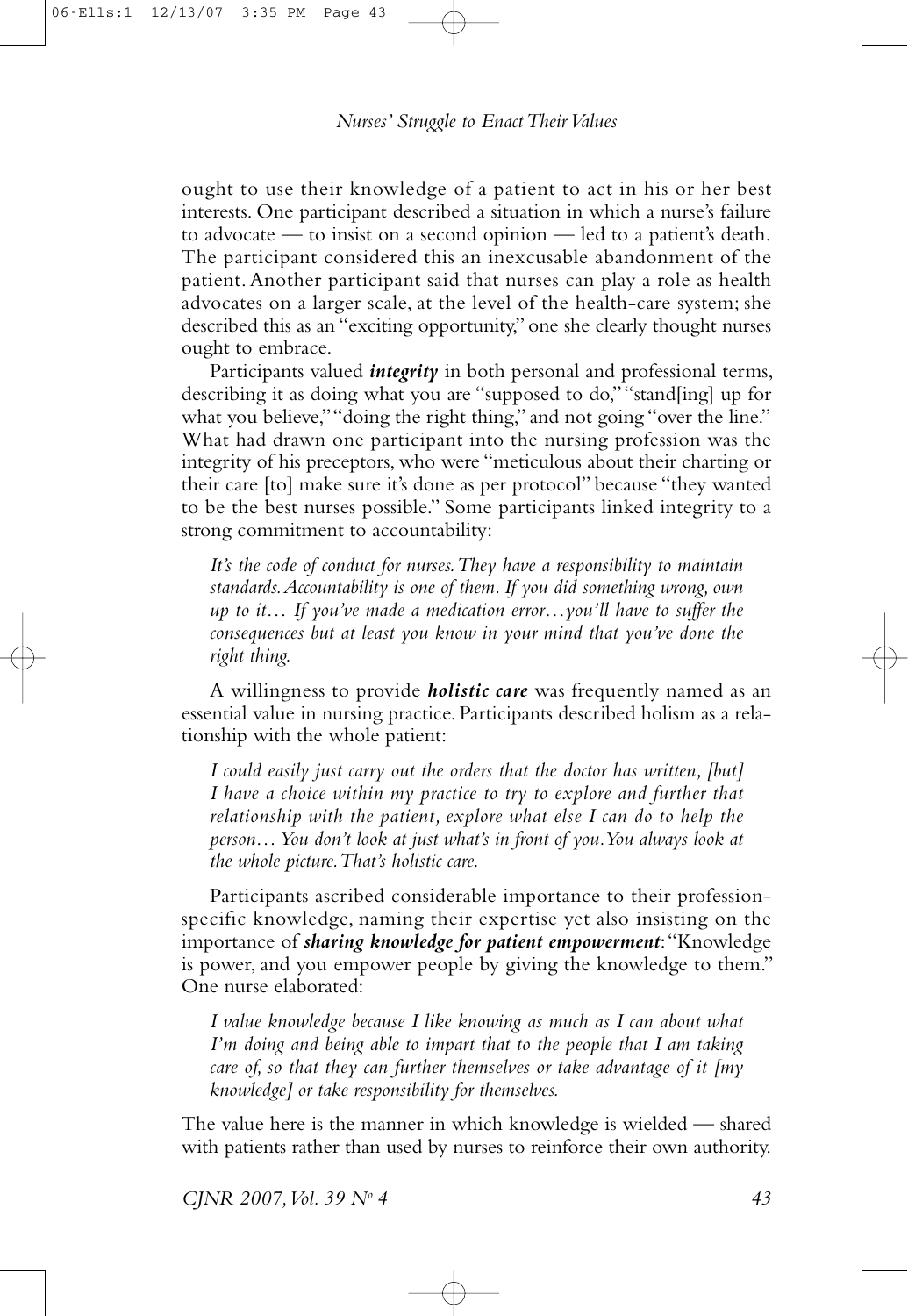# *Challenges and Frustrations*

In describing the values that mattered most in their everyday work, the nurses revealed numerous challenges and frustrations.This section focuses on the emotional impact of the nurses' experiences while the next identifies *why* some of these challenges arose.The inability to make a difference, or sustain patient-centredness, and conflicts between the values of patients and those of colleagues were repeatedly cited as emotional frustrations and challenges. For some nurses, the emotional toll of their inability to enact deeply held values was burnout and detachment, which in turn compromised their ability to enact other values such as caring, compassion, and helping. Many of the participants became profoundly disillusioned when they found that they were unable to do what they had entered nursing to do.

*Inability to make a difference.* Participants faced significant obstacles to enacting their desire to make a difference in patients' lives, or to alter the course of their patients' care when they knew the care being provided was not what the patient wanted. Several participants came to realize that making a difference was never as easy as it seemed:

*You go in really wanting to change everything and then you can't even move forward an inch sometimes. I think maybe in my heart, not in the front of my brain, I thought everything would be wonderful. But it's not like that. It's hard work.*

*Values in conflict.* Several nurses spoke about the difficulty of enacting patient-centred care when their values came into conflict with those of the patient.This challenges the notion of empowering patients by sharing expert knowledge:

*Sometimes there's a dichotomy between what I know is best for you or what medically is best for you and what you choose to do. I'm a firm believer in giving somebody education to make the choices, but sometimes it's hard to [reconcile] their not doing the right thing."Why can't you take your medication?" I think that's one of the biggest ethical challenges.*

Some participants spoke of nurses unintentionally and perhaps unwittingly imposing their own values, especially in the case of a nurse believing strongly that a particular course of action is in the patient's best interests.When this is not what the patient wants, the value of patientcentred care is compromised.

Challenges to professional integrity arose because of differences in values or practices among colleagues.When they worked with people who had different perceptions of what constitutes professional behaviour,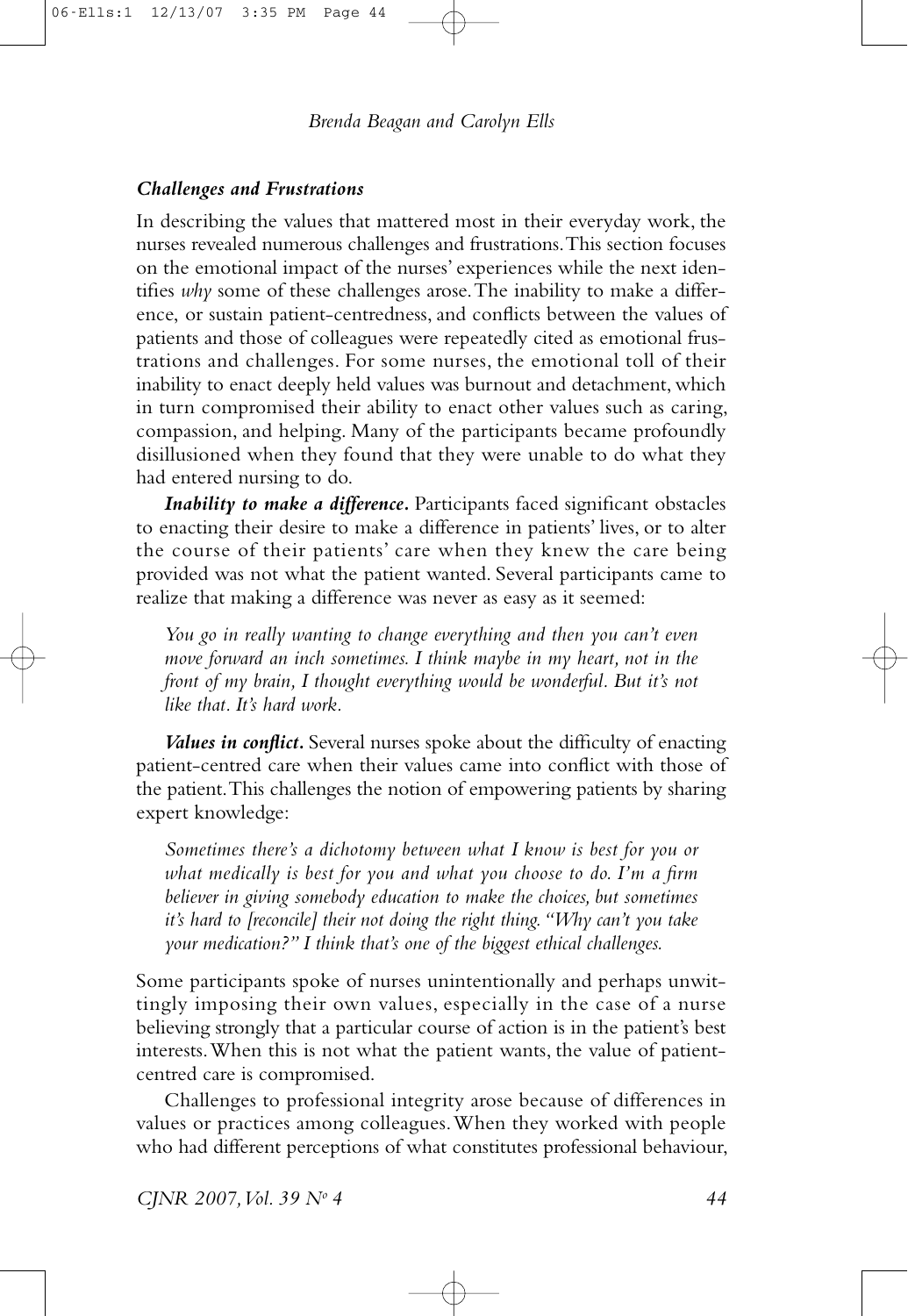or of what constitutes an acceptable standard for fulfilling one's duties, nurses were torn between collegiality and professional integrity:

*If you don't adhere to the standards of practice, then you shouldn't be in nursing. If you start down the slippery slope, it never stops. If you make that decision not to do proper patient care…if you do it once, you're willing to do it again. I don't feel that people get to a level in their professional life where they're pulled up and reported to the College for a one-off incident. It's a pattern.*

One participant said that nurses about to begin a new job should be advised "to look at the vision and the philosophy of the nurses that you'll be working with so that you know that it's congruent with your own beliefs before you actually start the job." Her warning suggests that incongruent ethical stances may be a source of considerable day-to-day tension.

*Unenacted values take an emotional toll.* While acknowledging that the reality of their workplaces was often different from what they had expected, participants were quick to state that their values had not changed. One participant said,"My values didn't change, but sure enough there is frustration." Some nurses cited the emotional toll taken by routinely having difficulty enacting one's professional values. Many participants spoke of a drain of energy, which some described as burnout. The constant giving in a profession that tends to give very little in return led some participants to move to a less demanding practice setting or from full-time to part-time work. Such changes allowed them to work in environments where they could provide care in ways that did not leave them drained of energy and detached from their work:"You give and you give and you give all day.We have to replenish that energy.That's human nature."

Emotional detachment from the constant giving of themselves seemed inevitable to the nurses, vital to the preservation of their own health and well-being.The participants felt that, in order to function in their work (and in their lives), they had to detach themselves emotionally and mentally from their work, the politics of their profession, and their patients. One participant stated that pediatric nurses cannot become involved with their patients beyond a superficial level, adding that to become detached one has to be more professional and less sympathetic. A coronary care nurse made a similar claim, adding that attending bereavement services for patients is a signal that the nurse has become too attached.While none of the participants was specifically asked to articulate *why* it was so important not to become "too attached" to patients, there was a suggestion that one must maintain emotional control in order "to cope" or to do one's job competently: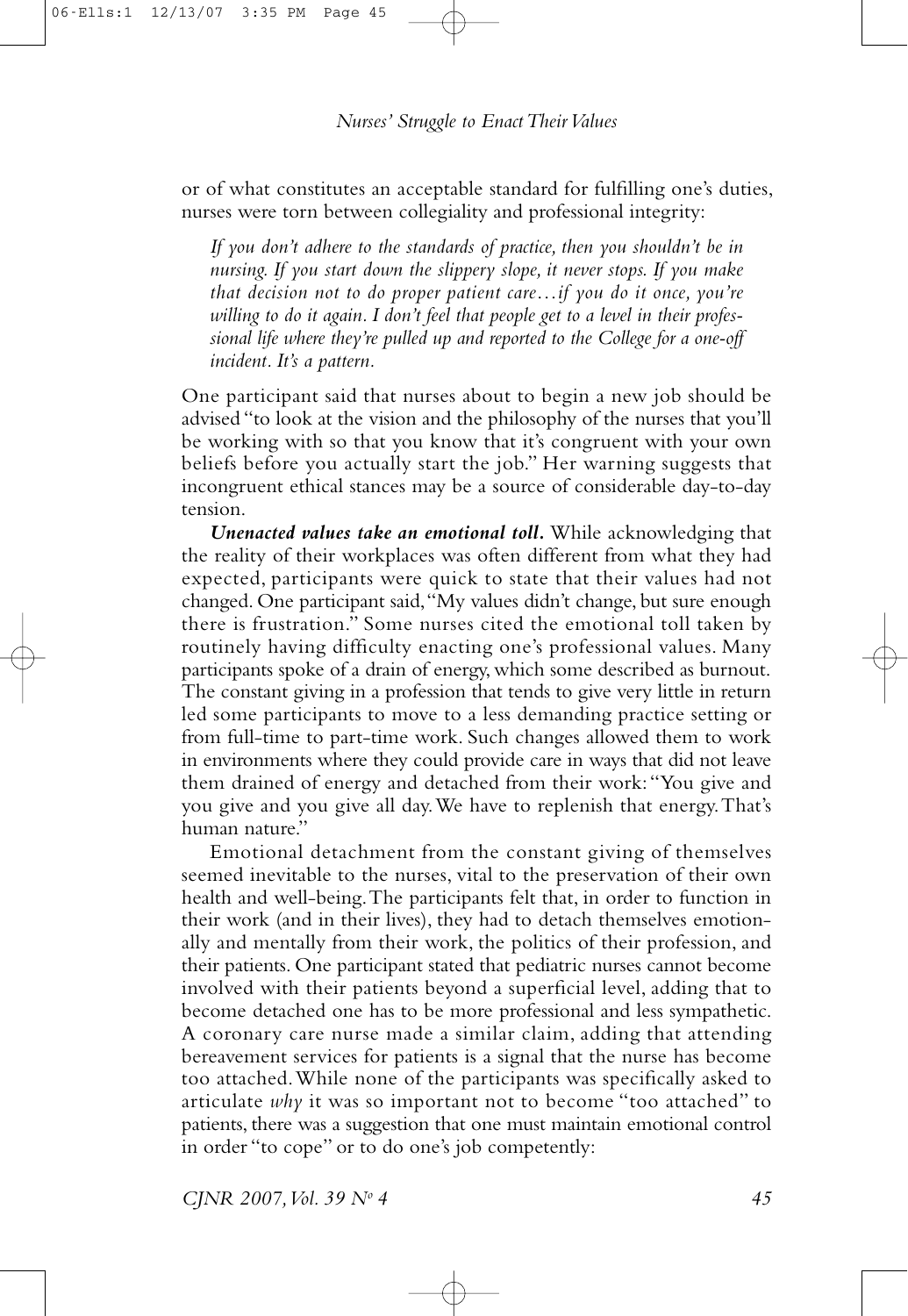*I try to remain as detached as I can to get my work done, but I still want [my patient] to feel that…I'm really there for her and I'm feeling it as much as I can, helping her out.You know, I don't want to dissolve into a slobbering mess.That's not going to help anybody either.*

Ironically, while participants expressed the view that burnout and detachment can have negative consequences for patients, these responses also compromise caring, helping, and compassion — the very nursing values that many participants cherished. Detachment, while protective, becomes a barrier to experiencing compassion, a deeply held value. One participant commented that nurses who are more detached in their approach are rarely thanked by patients and are rarely acknowledged as helping or as making a difference.

Not surprisingly, several nurses reported "relentless" and profound disillusionment upon finding themselves routinely unable to enact their core values: "I found my values were being challenged all the time because I wasn't able to give what I thought I wanted to give, and that was a daily frustration." One nurse expressed this frustration particularly well:

*I want to care for my patients more than just in the way of giving out medications, washing them up for the day,or filling these tests out. It's just relentless, and that is where I am caught.What I want to do for my patient is always second, and I can't seem to get my head around not being able to do that all the time. I've contemplated a lot about switching professions, just for the mere fact of not being able to carry out the things that I want to do for my patients.*

#### *BarriersThat Interfere*

Participants identified a number of challenges to their ability to enact nursing values in their everyday work.Key barriers identified were hierarchies within health care, workplace structures and policies, and the priorities of the health-care system.

*Interprofessional hierarchies* within the health-care system were a frequently identified source of frustration and ethical tension, though for the most part those nurses who worked within a team found their colleagues and other health professionals to be very supportive.The workplace conflicts most often discussed were those with physicians, due to the subordinate status of nurses in the health-care hierarchy:

*I do butt heads with the physicians… As a nurse you can advocate, but if they really feel that [the patient] needs that medication, they're the ones with the higher credentials…so they're the ones that are going to make the decisions.*

*CJNR 2007,Vol. 39 No 4 46*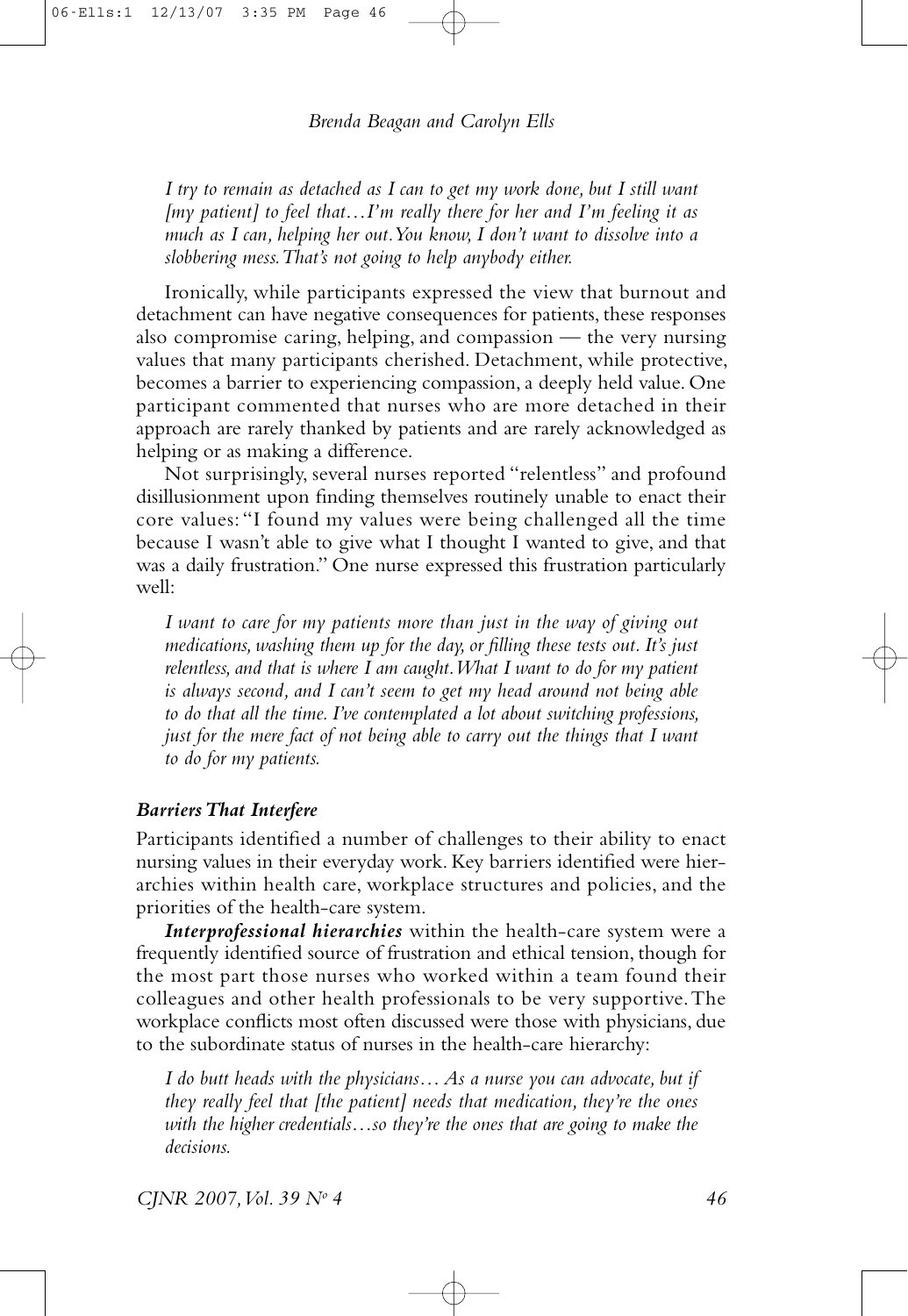One participant commented that the nurse "follows doctors' orders… initiates treatment…and that's your job." For some participants, unquestioning compliance directly contradicted their core values of patientcentredness, helping,and professional integrity:

*I knew that I wouldn't have the ability to make all the decisions that I wanted to make. I wouldn't have the control. It's not an independent profession, no matter what the academics might say. I knew I wouldn't have the autonomy. I just didn't know, when I graduated, how much that would mean to me.What I see as important for my patient and what their doctor sees as important can be two very divergent things.And it can be frustrating, because I don't have the power to diagnose, I don't have the power to prescribe.*

At the time of the interview this participant was in the process of leaving the profession. Several other participants had seriously contemplated leaving as well. In contrast, some of the nurses expressed relief that the responsibility for medical care did not fall to them; they were, as one put it,"freed" by the scope of their practice — the physicians "are the ones ultimately responsible."

Apart from the lack of autonomy, some participants argued that physicians are simply ignorant about the work that nurses do, the extent of nursing education,and the scope of nursing practice:"We work with some physicians who have no appreciation of nursing, don't know that nurses have their own code of conduct, their own standards of practice… That's very infuriating." Furthermore, the participants reported that some physicians do not provide an opportunity for nurses to be heard and do not tolerate being questioned by nurses:

*Some physicians will not accept [questioning].They don't like their authority to be challenged… I know a couple in particular who would not listen to any patients, and even for me to talk to them it wouldn't make any difference.*

This lack of acknowledgement was draining for some participants, who felt they had no place in patient care:"I'm just nobody."

One of the underlying tensions between nurses and physicians apparently stemmed from a difference in professional values. Participants spoke of nurses as focused on care and of physicians as focused on cure, sometimes at the expense of the patient's overall well-being. Related to this difference in focus, some participants identified an epistemological conflict between nurses and physicians, grounded in the valuing of very different kinds of knowledge. Some participants spoke of nurses' ways of knowing being dismissed and evidence-based practice being favoured over "gut feelings,""instinct," and nurses' experiential knowledge.Thus holistic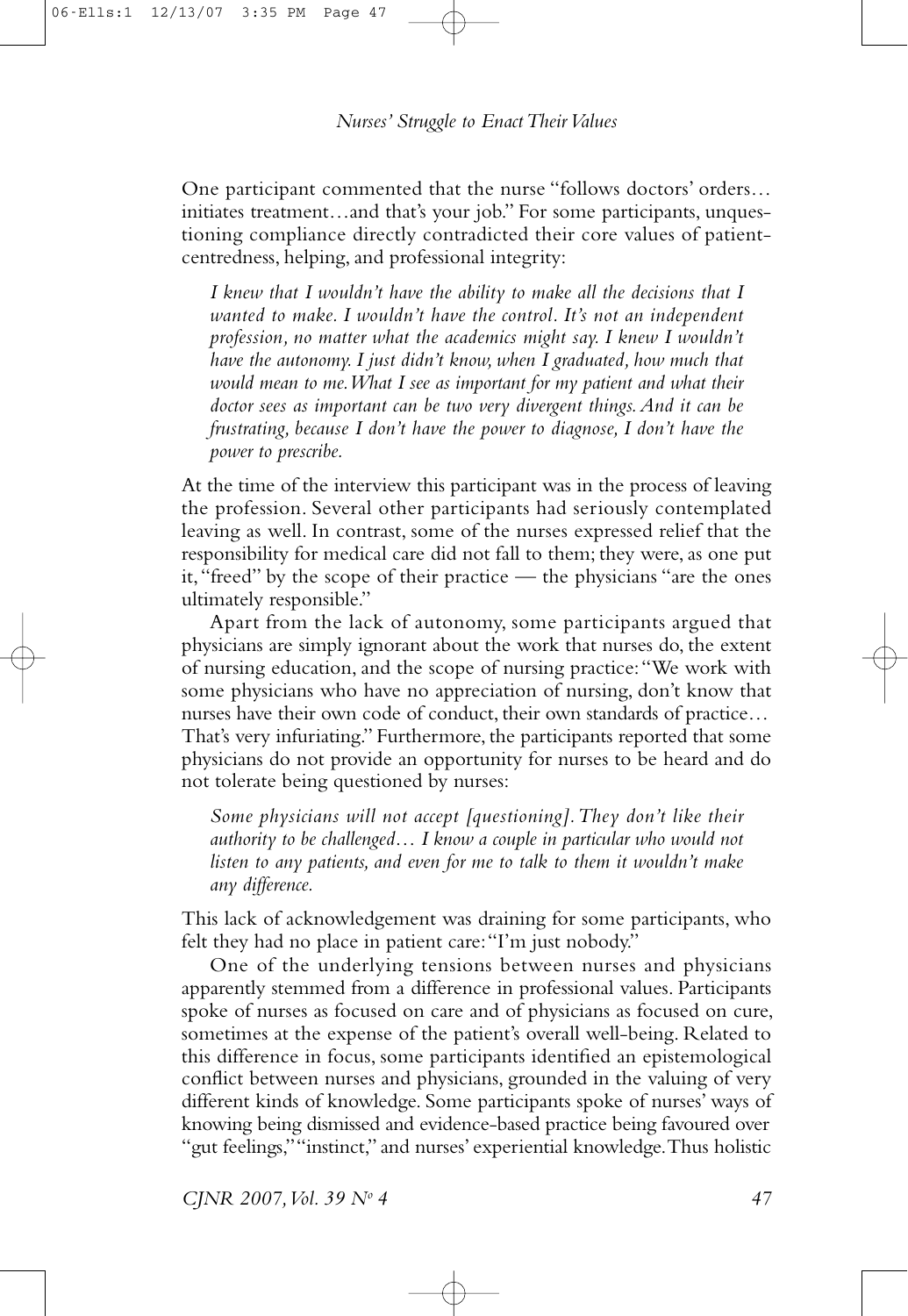care requiring the experiential knowledge of nurses, gained through ongoing contact with patients, is compromised in a medically dominated system.The conflict between professions in terms of values was a struggle for the nurses; the interprofessional hierarchy constituted a barrier to their acting in accordance with their values.

*Intraprofessional hierarchies and organizational structures.* Intraprofessional hierarchies and the organization of the workplace caused tension for the nurses. Several participants described tensions surrounding differences in professional training. Diploma-trained nurses described feeling "diminished," held back, and pressured by management to obtain a degree. One nurse stated:

*You would get these people who because they have their master's or their bachelor's…would have this holier-than-thou attitude…who maybe had only been there 2 or 3 years.What happened to [the value of] experience?*

Other reasons given for tensions related to workplace structure included an apparent disjuncture between frontline staff and management.A common complaint was that managers were sheltered from the realities of frontline work and failed to seek frontline input into decision-making. Some managers had little clinical experience, or no background in the speciality, and therefore were unfamiliar with the issues confronted by the nurses under their supervision and were distanced from the realities of trying to enact nursing values.

Workplace policies and practices were another source of ethical tension. Participants spoke of nurses sometimes needing to or choosing to circumvent the rules, which created areas of tension. Some cited the presence of "unwritten rules." Lack of clarity about parameters caused one participant to move to an area of nursing where everything was "black and white," with no room for guesswork. For such participants, routine policies and practices got in the way of enacting values, leaving nurses torn between obeying the rules and acting with integrity.

For some participants, in contrast, adhering to policies afforded a measure of protection, guarding them against personal responsibility and liability:

*It's sort of like a standard set of care you have to follow. It's quite regiment[ed]. If you don't follow it precisely and everything is okay, that's fine. But if you ever didn't follow it precisely and something went wrong, huge, huge litigation…The policies are very restrictive in some ways, but in other ways they're to protect the patients and…to protect us, so even though they're a bit regiment[ed], they're there for a reason.*

These participants appeared to resolve any ethical tensions between practice and values by deferring to the rules.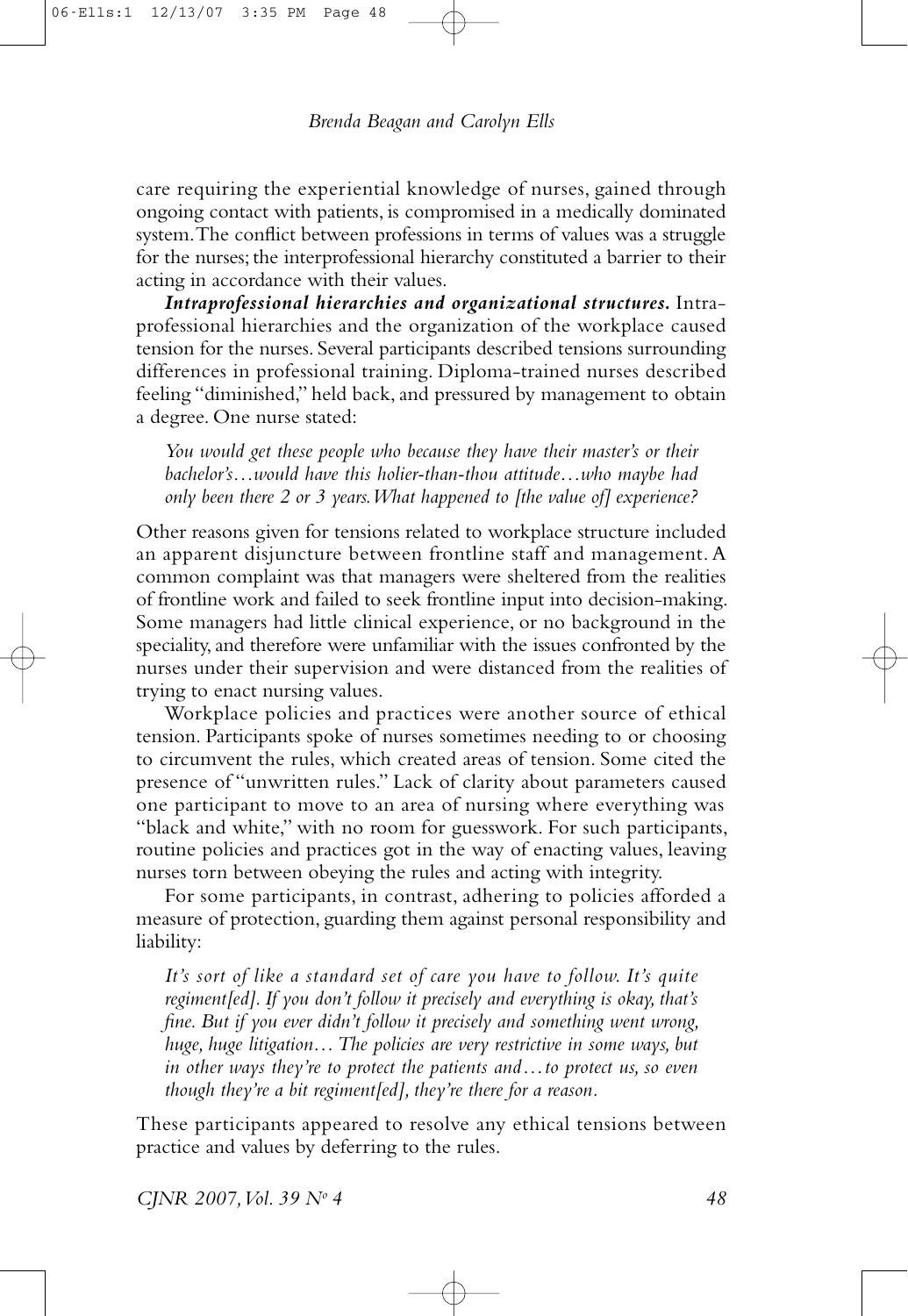*Failings of the health-care system.* The health-care system was often cited as a constant source of frustration and tension because of reduced staffing and lack of funding for quality care. Some participants suggested that, while all health-care workers feel the pressure of constraints on the system, because of nurses' direct contact with patients 24 hours a day, they feel the lack of time and resources as a distinctively *ethical* tension:They are unable to provide the kind of care that compelled them to go into nursing in the first place. One nurse described the situation in a graphic way that also reveals some personal distancing from the diminished care provided:

*In the hospital years ago we used to [give] a lot more personal care to people… They stay[ed] longer, so you [had] to give them their bedside care, physical care. But now…if they [the nurses] give you a bowl of water you're lucky!*

Most participants felt that they simply did not have the time to provide emotional support to patients.This was an increasing source of tension for them. One nurse explained that there was no time "to hold somebody's hand when they're crying and that sort of thing," which frustrated her ability to enact the value of holistic, patient-centred care. Decreased staffing was seen as a direct cause of increased workload and time constraints:

*In terms of cuts…it's across the board. Every place I've worked, you see it in nursing. It makes it harder because oftentimes you don't have the resources to always do the right thing to the extent you want to do it. My frustrations come from just so much more I want to do and I can't do it.*

Many participants felt they were unable to provide the best possible care when exhausted from working overtime. Clearly, they believed that their professional integrity was compromised.

One nurse suggested that cutbacks to cleaning, kitchen, and clerical staff had resulted in those support functions being relegated to nurses while, at the same time, their paperwork had increased. One participant was "irked" by having to account for every activity in order to justify staffing levels:"Are we actually measuring this so we can be staffed? How do you measure emotional support? ...that's ridiculous."Another participant spoke of nursing as having become a "paper profession" rather than a "people profession," with nurses having less and less time to perform the caring tasks they see as central to their profession.

Time pressures and stretching oneself too thin served to raise the discomfort level, but it was when these factors led to decreased patient care that distinctly ethical tensions arose. One nurse explained that where once patients were discharged to home-care services, they were now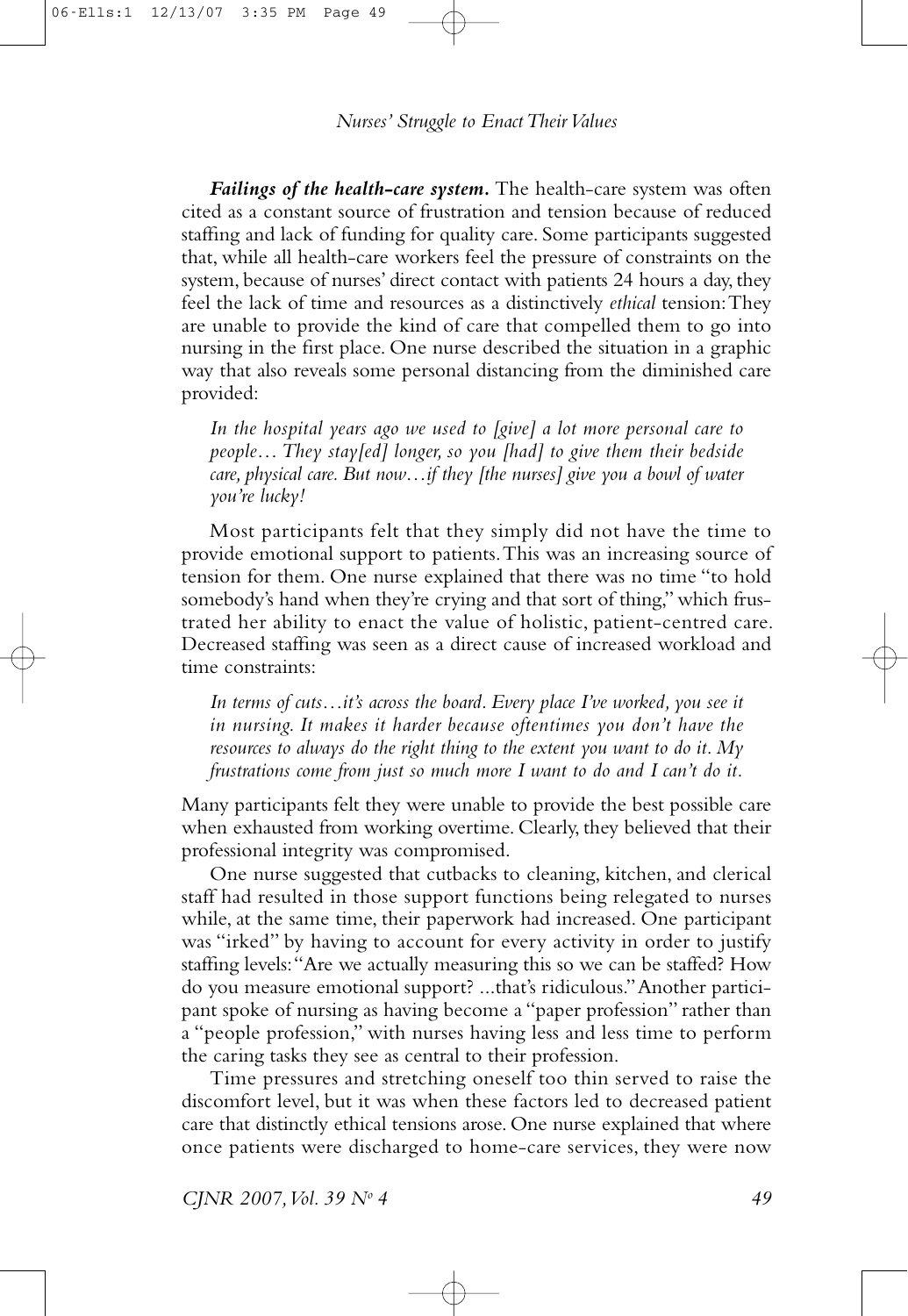discharged into the care of neighbours or family members, regardless of their caregiving abilities:

*You need them to do it.You teach them — how much can they learn in 2 hours…? Somewhere there's somebody suffering, but what can you do? There's no resources, no money — that's what they have to have to get assistance; they're saying there's no money.*

The ethical tensions arose from an inability to express compassion by providing quality care. For some participants, unmet needs seemed limitless and all they could to do was focus on the task at hand. One participant described nurses as "policing" each other so that no one raised patients' expectations by providing care beyond what was deemed feasible:

*Things were quiet one evening and I was going around rubbing people's backs, while the rest of the staff were totally appalled that I would do something like that, because "these people are going to expect that tomorrow night."And I said,"Well, that's your problem."*

For nurses who had entered the profession to help people, make a difference, or show compassion, the lack of resources to routinely enact these values gave rise to ethical tensions, which could in turn lead to profound disillusionment and detachment.

### *Summary*

The values that mattered most to the participants were clear: helping, caring, making a difference, patient-centredness, advocacy, professional integrity, holistic care, and sharing knowledge for patient empowerment. In attempting to enact these values in their work, the nurses met with frustration and challenges, including the inability to make a difference and conflicting values, leading to emotional detachment, disillusionment, and burnout.The participants identified a number of systemic barriers to their ability to enact their values.These included interprofessional hierarchies; different professional epistemologies, values, and approaches to caring; intraprofessional hierarchies; workplace structures and policies; and the priorities of the health-care system with their accompanying time pressures and reduced quality of care. One participant pointed out that nurses can have difficulty even recognizing the day-to-day ethical challenges:

*I think my biggest challenge with this [the interview] was trying to rediscover…how I've been ethically challenged throughout my practice. And it's very difficult, but I know in my heart of hearts that I'm ethically challenged 10 times more than I even recognize.*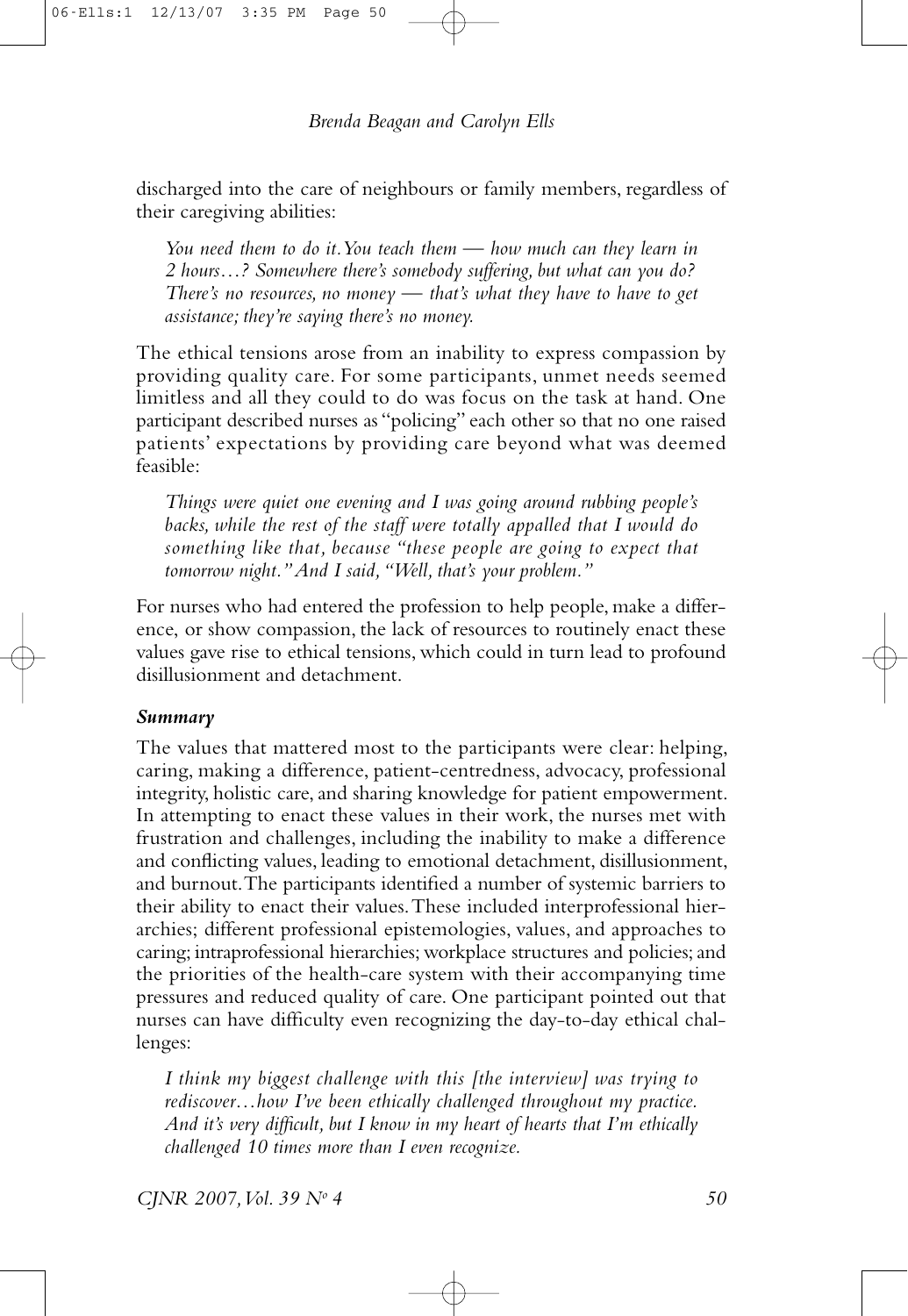#### **Discussion**

The findings suggest consistency among nurses regarding the core values of their profession,as well as the enduring nature of these values despite barriers to their enactment in the workplace. Further, without prompting about the substance of their values, the nurses described the core values articulated in the CNA's *Code of Ethics for Registered Nurses* (2002).This finding confirms the relevance of the *Code of Ethics* for Canadian nurses. Yet confidence in one's fundamental values and the support of one's professional association for those values are no guarantee that one will be able to enact them in the workplace. Indeed the findings indicate that Canadian nurses face significant constraints in enacting their values, resulting in ethical distress.

Our findings echo those of previous research suggesting that systemlevel issues impede nurses' everyday work (Chambliss, 1996; Health Canada, 2002; Poncet et al., 2007;Tadd et al., 2006;Varcoe et al., 2004), causing or exacerbating ethical distress (Corley, 2002; Gutierrez, 2005; Hamric, 2000; Millette, 1994; Pask, 2005; Redman & Fry, 2000; Storch et al., 2002;Varcoe et al.).The priorities of the health-care system or of its institutions result in nurses having little say in the care of their patients; understaffing; severe constraints on nurses' time, such that they believe they are fulfilling only a fraction of their ethical mandate; demands that nurses fulfil auxiliary roles despite their inability to fulfil what they see as their primary role; the abandonment of holistic patient care under pressure for early discharge; and limited patient access to diagnostic and treatment interventions. Further, the participants appeared to believe that removal of system-level barriers cannot be left to nurses alone (Chambliss; Health Canada;Tadd et al.), as nurses function in a context of multiple players, realities, values,and goals.The ethical environment of Canadian nursing consists of social, political, economic, and institutional forces; regulatory bodies; and multiple health professions with different aims, values, and educational priorities.As health care becomes infused with corporate ideologies, assumptions about scarcity and the need to maximize efficiency form barriers to the enactment of core nursing values (CNA, 2002).

Collaborative, wide-ranging, multifaceted initiatives are needed to generate system change, restructure power,and build ethical climates and cultures that support values that are essential to good care. Such collaboration seems unattainable when nurses' ethical practices are hampered by inter- and intraprofessional differences in power, values, and knowledge and a mutual lack of understanding with respect to professional skills and abilities. Nonetheless, a commission appointed by Health Canada (2002) produced 51 recommendations for improving the working lives of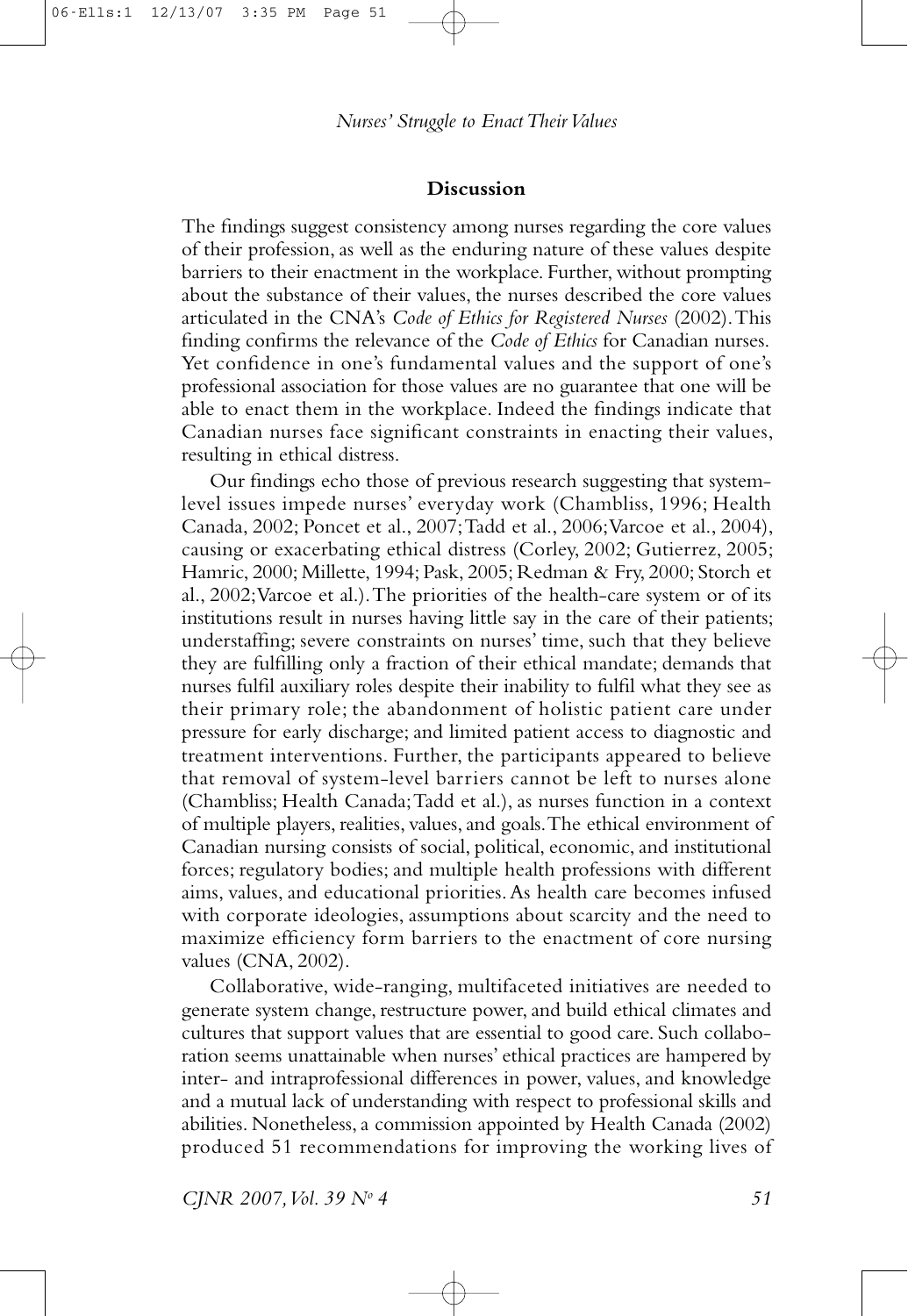Canadian nurses; these address workload, leadership, education, violence and abuse, nurses' health, accreditation, human resources, research, and government.A comprehensive set of initiatives based on the recommendations has yet to be accepted and implemented.

In the meantime, there are practical steps that nurses and nursing leaders can take to alleviate ethical distress.They can create organizational environments that foster ethical reflection. Certain types of collaboration with other health professionals (Juthberg et al., 2007) and with nursing colleagues can cause nurses to compromise their values.This can mean "having to deaden one's conscience in order to uphold one's identity as a 'good' health care professional" (Juthberg et al., p. 339).This deadening can continue as long as everyday activity precludes time to reflect. Reflection results in the need to find justification for one's actions or inactions.

All of this suggests one immediate strategy for enhancing ethical practice even in untenable environments: the creation of opportunities for collegial discussion of nursing values. Such opportunities could take the form of continuing education courses, or could be as simple as a series of brown-bag lunches (Andrews, 2004; Cohen & Erickson, 2006; Lindh et al., 2007; Storch et al., 2002).The point is to provide mutual support for ethical questioning.Among nurses, discussion groups would focus on the kind of reflection that is needed to reverse deadening of conscience.The groups would have to be carefully facilitated, so as not to become mired in discussion that normalizes and therefore reinforces the compromising of ethical values. Facilitation by an outsider, such as a pastoral care specialist or an ethicist, might serve to promote the questioning of taken-for-granted practices. Discussions would need to be guided by critical questions such as What *should* happen in such situations? What would it take to make that happen? The immediate implication for bedside nurses might be to challenge ethical "slippage," supporting one another to find ways to enact one's professional values. This approach could also foster the development of a collective voice at the local level, which is critical since no individual can break down institutional and system-level barriers alone (Buchman & Porock, 2005).

Such ongoing discussion could also serve another, related purpose. Our findings indicate that being hindered from acting on compassion causes ethical distress. At the same time, acting compassionately and altruistically can lead to burnout and detachment, given the magnitude of patient need (cf.Abendroth & Flannery, 2006; Gutierrez, 2005). Safe places where nurses can meet regularly to discuss the ethical values that underpin their work may help to guide those who tend to cross the line into excessive empathy while also validating and affirming the importance of compassion for those who have come to see giving patients a back rub as violating practice norms. Detachment from caring and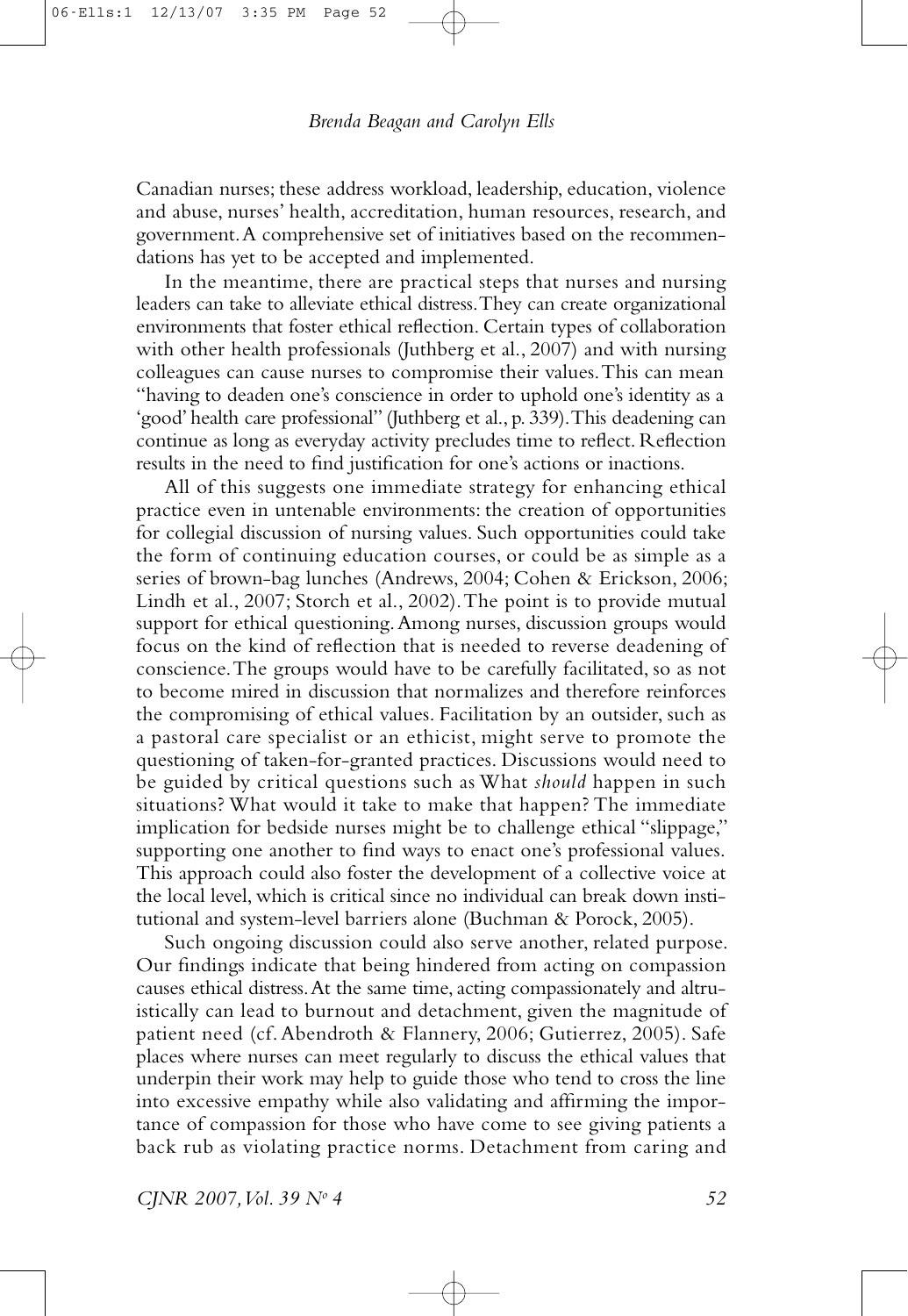compassion denies a core nursing value, a value that motivates many nurses to continue working.

Ideally such discussions of values and ethics would take place among bedside nurses and nurse managers, since different work situations can result in very different values and in ethical conflict (Carney, 2006; Guiterrez, 2005). Similarly, it would be ideal for nurses to converse with other health professionals, especially physicians, to enhance understanding of each other's values and professional ethics as well as the causes of ethical distress in different professions (Torjuul & Sorlie, 2006).We believe, however, that it is too soon to initiate this step. Nurse managers and physicians are among the sources of nurses' ethical distress. Given existing power relations, it is critical that bedside nurses have safe places to talk with each other, to reinforce everyday ethical values in practice. At this point it may be more useful for nurses to converse with other allied health professions who also experience power differentials with physicians and managers.

Educational settings are the ideal site for interprofessional ethics education. Such learning should extend beyond the classroom to clinical rotations.At the same time, ethics education must be pragmatic — it is futile for nurses to learn ethical principles if they see no way to put them into action (Andrews, 2004). A pragmatic ethics education would emphasize contextual realities, including naming the power relations that affect everyday practice, such as nurse-physician relations. It would teach students to consider a range of possible responses when faced with resource limitations that hinder them from acting on their values, to talk with each other about the realities as well as the ideals of practice (Lindh et al., 2007), and to become active in professional organizations that provide a collective voice for change (Buchman & Porock, 2005). In clinical settings, nurse leaders and seasoned nurses need to demonstrate for students a willingness to speak out, to ask critical questions that lead to collective questioning of institutional barriers to ethical practice (Cohen & Erickson, 2006).

Finally, research is needed to assess the effects of interventions, such as those outlined above, for enhancing nurses' ability to act ethically. Nurse leaders and administrators may be able to persuade hospitals and other health-care facilities to fund such research by linking ethical work environments with nurse retention and the potential for improved care. At a time of nursing shortages across the country, many of the participants in this study were contemplating leaving the profession, working fewer hours, or transferring to a less demanding work environment (cf. Health Canada, 2002; Millette, 1994). Cherishing the values and ideals of nursing but unable to provide the kind of care they consider integral to nursing, some nurses cope by removing themselves from the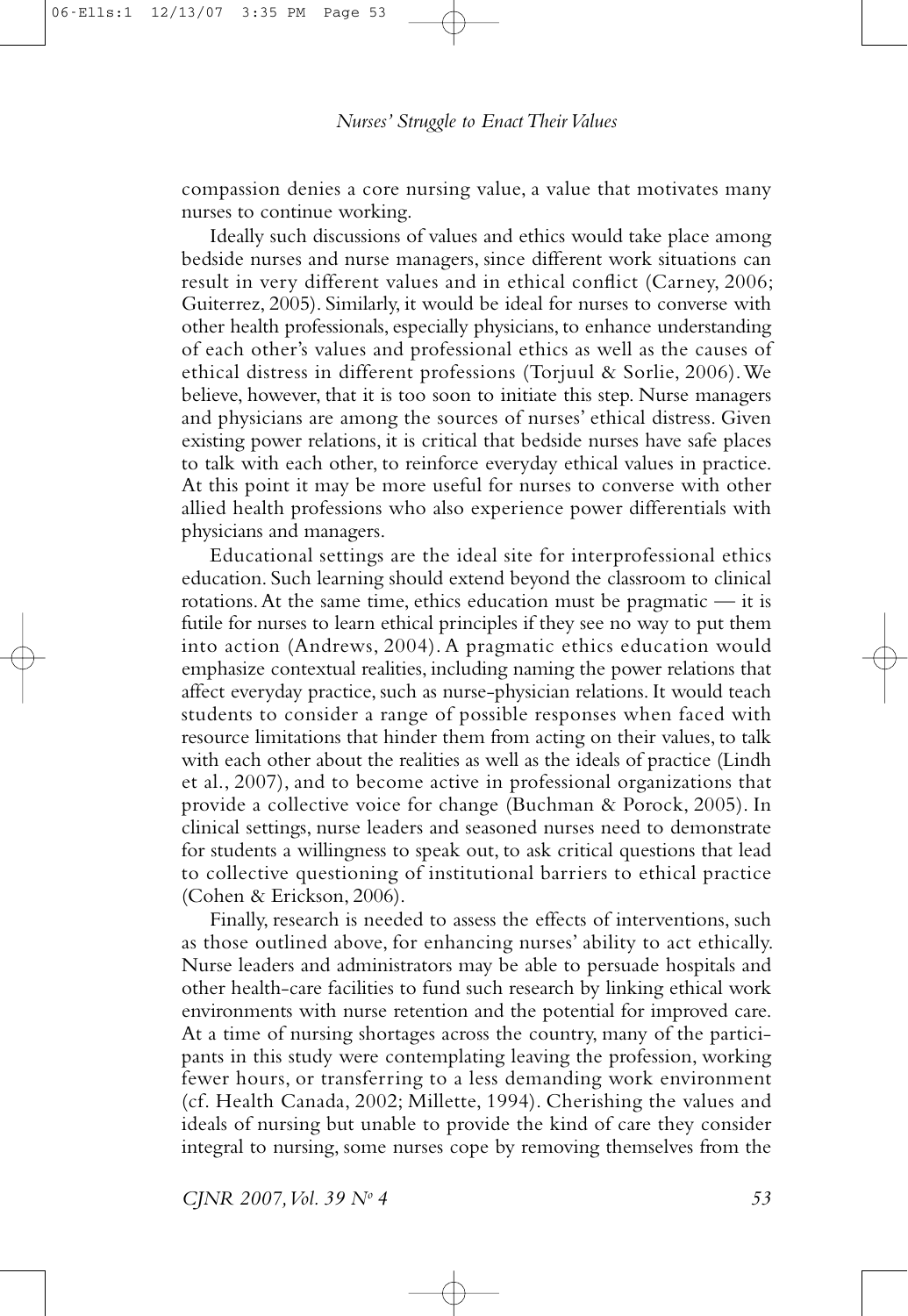very workplaces and settings where they aspire to make a difference. Their departure signals a lack of moral will on the part of the health-care system, health professionals, and society.

## *Limitations*

Although the participants represented a variety of work settings and demographics, the study explored the experiences of one sample of nurses in one eastern Canadian city.While a study of this nature seeks depth of description and analysis, rather than generalizability across sites, it would be interesting to explore the ethical experiences of nurses in other settings.It is nonetheless intriguing to note the similarities between our findings and those of two other Canadian studies, one on the east coast (Gaudine &Thorne, 2000) and one on the west coast (Varcoe et al., 2004). Moreover, Gaudine and Beaton (2002) found that nurse managers experienced similar ethical distress, feeling powerless and voiceless, torn between the needs of patients, families, and nurses and the needs of the hospital.There is much in our data to suggest that when nurses are unable to enact their professional values, patient care suffers.At the same time, there are hints that some nurses extend themselves in an attempt to cover the gaps. Future research might explore the relationship between nurses' ethical tensions and quality of patient care.Another limitation is the fact that neither the interviewer nor the primary researchers were nurses.While a nurse interviewer might have been better able to relate to the participants, some nurses might have been unwilling to critique aspects of their work to a fellow nurse. Lastly, the study design allowed for only one interview with each participant. Several of the nurses remarked that the interview had caused them to reflect deeply; a followup interview may have elicited valuable insights.

#### **Conclusion**

The challenge of working in a nursing environment that does not recognize giving a back rub or holding someone's hand as part of the nursing profession, where personal satisfaction from making a difference or fulfilling one's role is rarely experienced, exacts a toll on nurses.The findings of this study draw attention to these concerns.The detailed reports of the participants, delivered with such emotional urgency and distress, should move us to action. It is urgent that the system-level issues that impede nursing work be addressed. One means of doing so may be to create local environments conducive to the discussion of ethical concerns.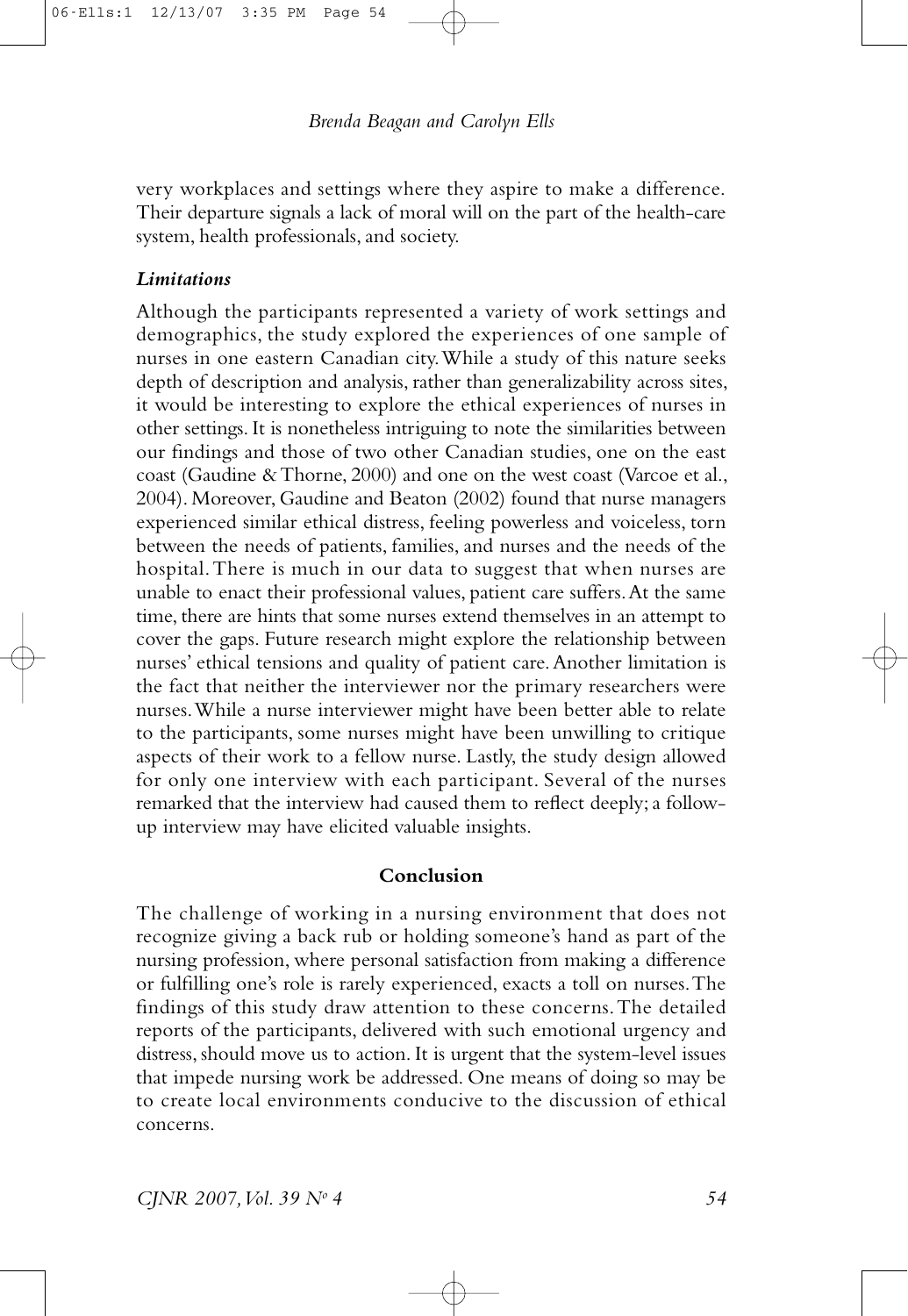#### **References**

- Abendroth, M., & Flannery, J. (2006). Predicting the risk of compassion fatigue: A study of hospice nurses. *Journal of Hospice and Palliative Nursing, 8*(6), 346– 356.
- Andrews, D. R. (2004). Fostering ethical competency:An ongoing staff development process that encourages professional growth and staff satisfaction. *Journal of [Continuing](http://www.ingentaconnect.com/content/external-references?article=0022-0124()35:1L.27[aid=8147560]) Education in Nursing, 35*(1), 27–33.
- Boyatzis, R. E. (1998).*Transforming qualitative information:Thematic analysis and code development*.Thousand Oaks, CA: Sage.
- Buchman, D. E., & Porock, D. (2005).A response to C.Varcoe et al. "Ethical practice in nursing:Working the in-betweens." *Journal of [Advanced](http://www.ingentaconnect.com/content/external-references?article=0309-2402()51:6L.658[aid=8147563]) Nursing, [51](http://www.ingentaconnect.com/content/external-references?article=0309-2402()51:6L.658[aid=8147563])*(6), [658–659.](http://www.ingentaconnect.com/content/external-references?article=0309-2402()51:6L.658[aid=8147563])
- Canadian Nurses Association. (2002). *Code of Ethics for Registered Nurses*. Ottawa: Author.
- Canadian Nurses Association. (2003). Ethical distress in healthcare environments. In *Ethics in Practice for Canadian Registered Nurses* (pp. 1–8). [CNA occasional publication.] Ottawa:Author. Retrieved November 13, 2007, from: http:// [www.cna-nurses.ca.](http://www.cna-nurses.ca)
- Carney, M. (2006). Positive and negative outcomes from values and beliefs held by healthcare clinician and non-clinician managers. *Journal of [Advanced](http://www.ingentaconnect.com/content/external-references?article=0309-2402()54:1L.111[aid=8147559]) Nursing, 54*(1), [111–119.](http://www.ingentaconnect.com/content/external-references?article=0309-2402()54:1L.111[aid=8147559])
- Chambliss, D. F. (1996). *Beyond caring: Hospitals, nurses, and the social organization of ethics.* Chicago: University of Chicago Press.
- Coffey,A., & Atkinson, P. (1996). *Making sense of qualitative data: Complementary research strategies*. London: Sage.
- Cohen, J. S., & Erickson, J. M. (2006). Ethical dilemmas and moral distress in oncology nursing practice. *Clinical Journal of [Oncology](http://www.ingentaconnect.com/content/external-references?article=1092-1095()10:6L.775[aid=8147558]) Nursing, 10*(6), 775– 782.
- Corley, M. (1995). Moral distress of critical care nurses.*[American](http://www.ingentaconnect.com/content/external-references?article=1062-3264()4L.280[aid=6077973]) Journal of Critical Care, 4,* [280–285.](http://www.ingentaconnect.com/content/external-references?article=1062-3264()4L.280[aid=6077973])
- Corley, M. (2002). Moral distress:A proposed theory and research agenda. *Nursing Ethics, 9*(6), [636–650.](http://www.ingentaconnect.com/content/external-references?article=0969-7330()9:6L.636[aid=8147557])
- DePoy, E., & Gitlin, L. N. (2005). *Introduction to research: Understanding and applying multiple strategies* (3rd ed.). St. Louis: Elsevier.
- Gaudine,A. P., & Beaton, M. R. (2002). Employed to go against one's values: Nurse managers' accounts of ethical conflict with their organizations. *[Canadian](http://www.ingentaconnect.com/content/external-references?article=0844-5621()34:2L.17[aid=8147556]) Journal of Nursing Research, 34*(2), 17–34.
- Gaudine,A. P., & Thorne, L. (2000). Ethical conflict in professionals: Nurses' accounts of ethical conflict with organizations. *Research in Ethical Issues in Organizations, 2,* 41–58.
- Gutierrez, K. M. (2005). Critical care nurses' perceptions of and responses to moral distress. *[Dimensions](http://www.ingentaconnect.com/content/external-references?article=0730-4625()24:5L.229[aid=8147555]) of Critical Care Nursing, 24*(5), 229–241.
- Hamric,A. B. (2000). Moral distress in everyday ethics. *Nursing [Outlook,](http://www.ingentaconnect.com/content/external-references?article=0029-6554()48L.199[aid=8147562]) 48,* 199– 201.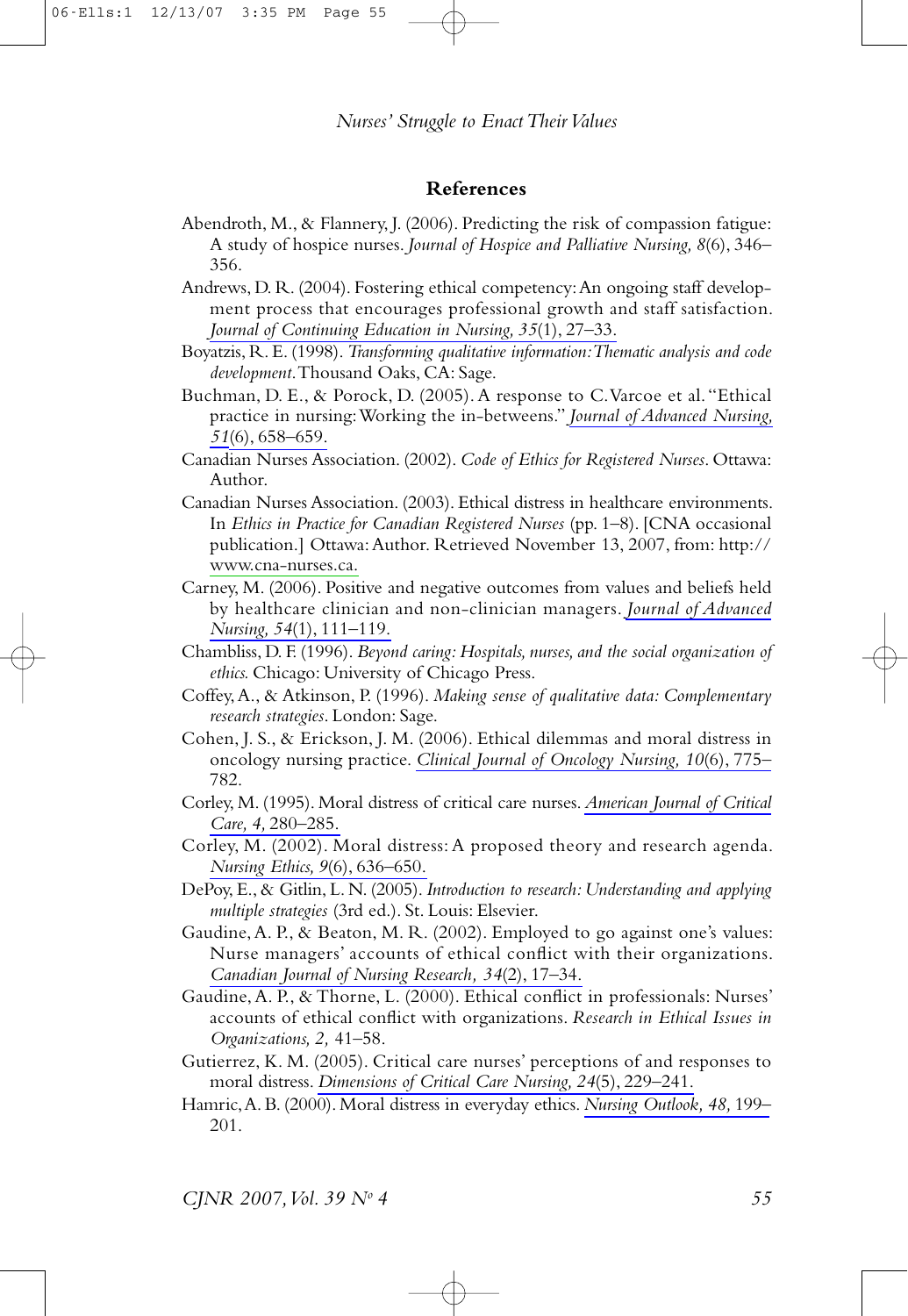- Health Canada. (2002). *Our health, our future: Creating quality workplaces for Canadian nurses.* Final report of the Canadian Nursing Advisory Committee. Ottawa:Author.
- Jameton,A. (1984). *Nursing practice:The ethical issues.* Englewood Cliffs, NJ: Prentice-Hall.
- Juthberg, C., Eriksson, S., Norberg,A., & Sundin, K. (2007). Perceptions of conscience in relation to stress of conscience. *Nursing Ethics, 14*(3), [329–343.](http://www.ingentaconnect.com/content/external-references?article=0969-7330()14:3L.329[aid=8147570])
- Lindh, I. B., Severinsson, E., & Berg,A. (2007). Moral responsibility:A relational way of being. *Nursing Ethics, 14*(2), [129–140.](http://www.ingentaconnect.com/content/external-references?article=0969-7330()14:2L.129[aid=8147569])
- Luborsky, M. R. (1994).The identification and analysis of themes and patterns. In J. F. Gubrium & A. Sankar (Eds.), *Qualitative methods in aging research* (pp. 189–210).Thousand Oaks, CA: Sage.
- Millette, B. E. (1994). Using Gilligan's framework to analyze nurses' stories of moral choices. *Western Journal of Nursing Research, 16,* [660–674.](http://www.ingentaconnect.com/content/external-references?article=0193-9459()16L.660[aid=8147574])
- Pask, E. J. (2005). Self-sacrifice, self-transcendence and nurses' professional self. *Nursing [Philosophy,](http://www.ingentaconnect.com/content/external-references?article=1466-7681()6L.247[aid=8147573]) 6,* 247–254.
- Poncet, M.C.,Toullic, P., Papazian, L., Kentish-Barnes, N.,Timsit, J.F., Pochard, F., et al. (2007). Burnout syndrome in critical care nursing staff. *American Journal of Respirology and Critical Care Medicine, 175,* 698–704.
- Redman, B.K., & Fry, S.T. (2000). Nurses' ethical conflicts:What is really known about them? *Nursing Ethics, 7,* [360–367.](http://www.ingentaconnect.com/content/external-references?article=0969-7330()7L.360[aid=8147571])
- Severinsson, E. (2003). Moral stress and burnout: Qualitative content analysis. *Nursing and Health [Sciences,](http://www.ingentaconnect.com/content/external-references?article=1441-0745()5:1L.59[aid=8147568]) 5*(1), 59–66.
- Smith K.V., & Godfrey N. S. (2002). Being a good nurse and doing the right thing:A qualitative study. *Nursing Ethics, 9,* [301–322.](http://www.ingentaconnect.com/content/external-references?article=0969-7330()9L.301[aid=8147572])
- Storch, J. L, Rodney, P., Pauly, B., Brown, H., & Starzmoski, R. (2002). Listening to nurses' moral voices: Building a quality health care environment. *Canadian Journal of Nursing Leadership, 15*(4), 7–16.
- Sundin-Huard, D., & Fahy, K. (1999). Moral distress, advocacy and burnout: Theorising the relationships. *[International](http://www.ingentaconnect.com/content/external-references?article=1322-7114()5:1L.8[aid=8147566]) Journal of Nursing Practice, 5*(1), 8– 13.
- Tadd,W., Clarke,A., Lloyd, L., Leino-Kilpi, H., Strandell, C., Lemonidou, C., et al. (2006).The value of nurses' codes: European nurses' views. *[Nursing](http://www.ingentaconnect.com/content/external-references?article=0969-7330()13:4L.376[aid=8147565]) Ethics, 13*(4), [376–393.](http://www.ingentaconnect.com/content/external-references?article=0969-7330()13:4L.376[aid=8147565])
- Thompson, I. E., Melia, K. M., & Boyd, K. M. (2000). *Nursing ethics* (4th ed.). NewYork: Churchill Livingstone.
- Torjuul, K., & Sorlie,V. (2006). Nursing is different than medicine: Ethical difficulties in the process of care in surgical units. *Journal of [Advanced](http://www.ingentaconnect.com/content/external-references?article=0309-2402()56:4L.404[aid=8147564]) Nursing, 56*(4), [404–413.](http://www.ingentaconnect.com/content/external-references?article=0309-2402()56:4L.404[aid=8147564])
- Varcoe, C., Doane, G., Pauly, B., Rodney, P., Storch, J.L., Mahoney, K., et al. (2004). Ethical practice in nursing:Working the in-betweens. *[Journal](http://www.ingentaconnect.com/content/external-references?article=0309-2402()45:3L.316[aid=7341965]) of Advanced Nursing, 45*(3), [316–325.](http://www.ingentaconnect.com/content/external-references?article=0309-2402()45:3L.316[aid=7341965])

#### **Authors' Note**

This study was funded by the Social Sciences and Humanities Research Council of Canada.

*CJNR 2007,Vol. 39 No 4 56*